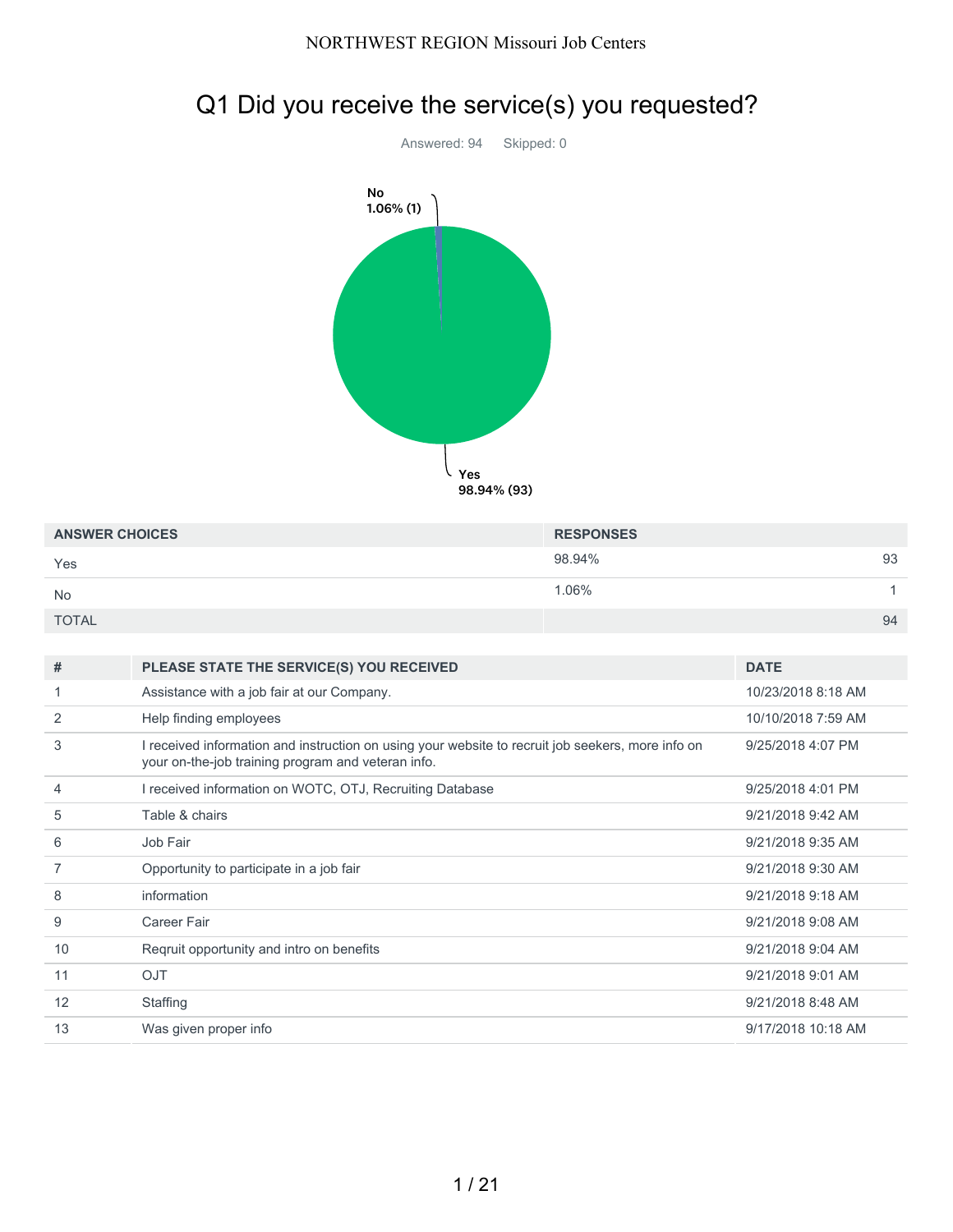

| <b>ANSWER CHOICES</b> | <b>RESPONSES</b> |                |
|-----------------------|------------------|----------------|
| Very Satisfied        | 79.79%           | 75             |
| Satisfied             | 18.09%           | 17             |
| Neutral               | 2.13%            | 2              |
| Unsatisfied           | $0.00\%$         | $\overline{0}$ |
| Very Unsatisfied      | $0.00\%$         | $\mathbf 0$    |
| <b>TOTAL</b>          |                  | 94             |

| #              | FROM WHICH LOCATION DID YOU RECEIVE ASSISTANCE? (WE ALSO INVITE YOU TO<br><b>NAME STAFF YOU FOUND TO BE HELPFUL)</b> | <b>DATE</b>        |
|----------------|----------------------------------------------------------------------------------------------------------------------|--------------------|
| 1              | Maryville, MO-Rita Wallinga                                                                                          | 10/23/2018 8:18 AM |
| 2              | 2202 Frederick St. Joseph, MO                                                                                        | 10/10/2018 7:59 AM |
| 3              | Mo Job Center-St. Joseph                                                                                             | 10/1/2018 11:59 AM |
| 4              | Livingston County Office.                                                                                            | 9/25/2018 4:07 PM  |
| 5              | Chillicothe, MO; DeAn Witt, Brian Trappe, Karen Bryant                                                               | 9/25/2018 4:01 PM  |
| 6              | St. Joseph, MO Job Center-Civic Arena                                                                                | 9/21/2018 9:35 AM  |
| $\overline{7}$ | St. Joseph-Laura Brewer                                                                                              | 9/21/2018 9:30 AM  |
| 8              | Laura Brewer-St. Joseph, MO                                                                                          | 9/21/2018 9:21 AM  |
| 9              | Laura                                                                                                                | 9/21/2018 9:18 AM  |
| 10             | Laura Brewer                                                                                                         | 9/21/2018 9:15 AM  |
| 11             | St. Joseph, MO                                                                                                       | 9/21/2018 9:12 AM  |
| 12             | Laura Brewer! She is awesome!                                                                                        | 9/21/2018 8:57 AM  |
| 13             | Civic Arena for Job Fair                                                                                             | 9/21/2018 8:48 AM  |
| 14             | Mo Job Center-St. Joseph                                                                                             | 9/17/2018 10:18 AM |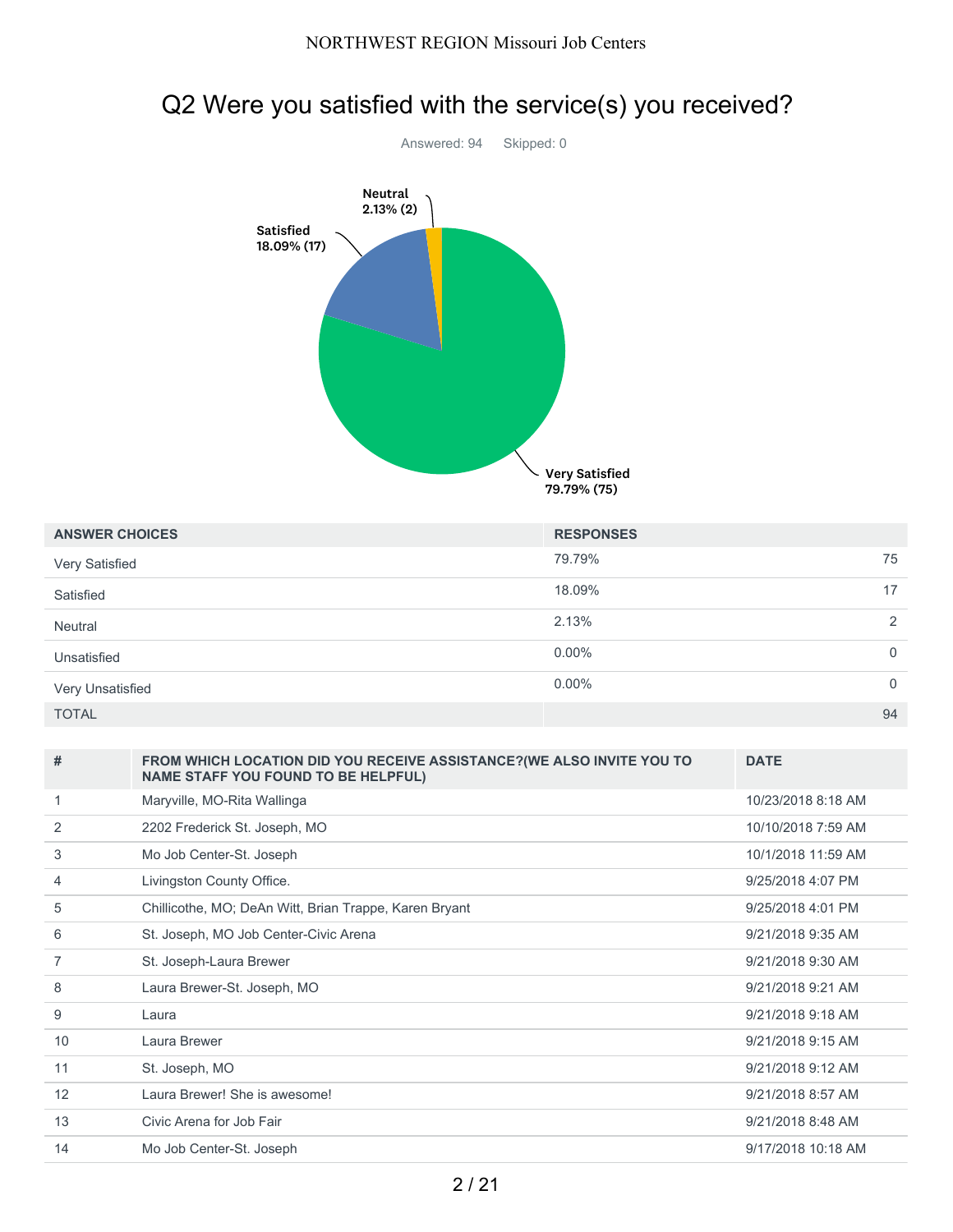| N/A | 8/28/2018 8:22 AM |
|-----|-------------------|
|     |                   |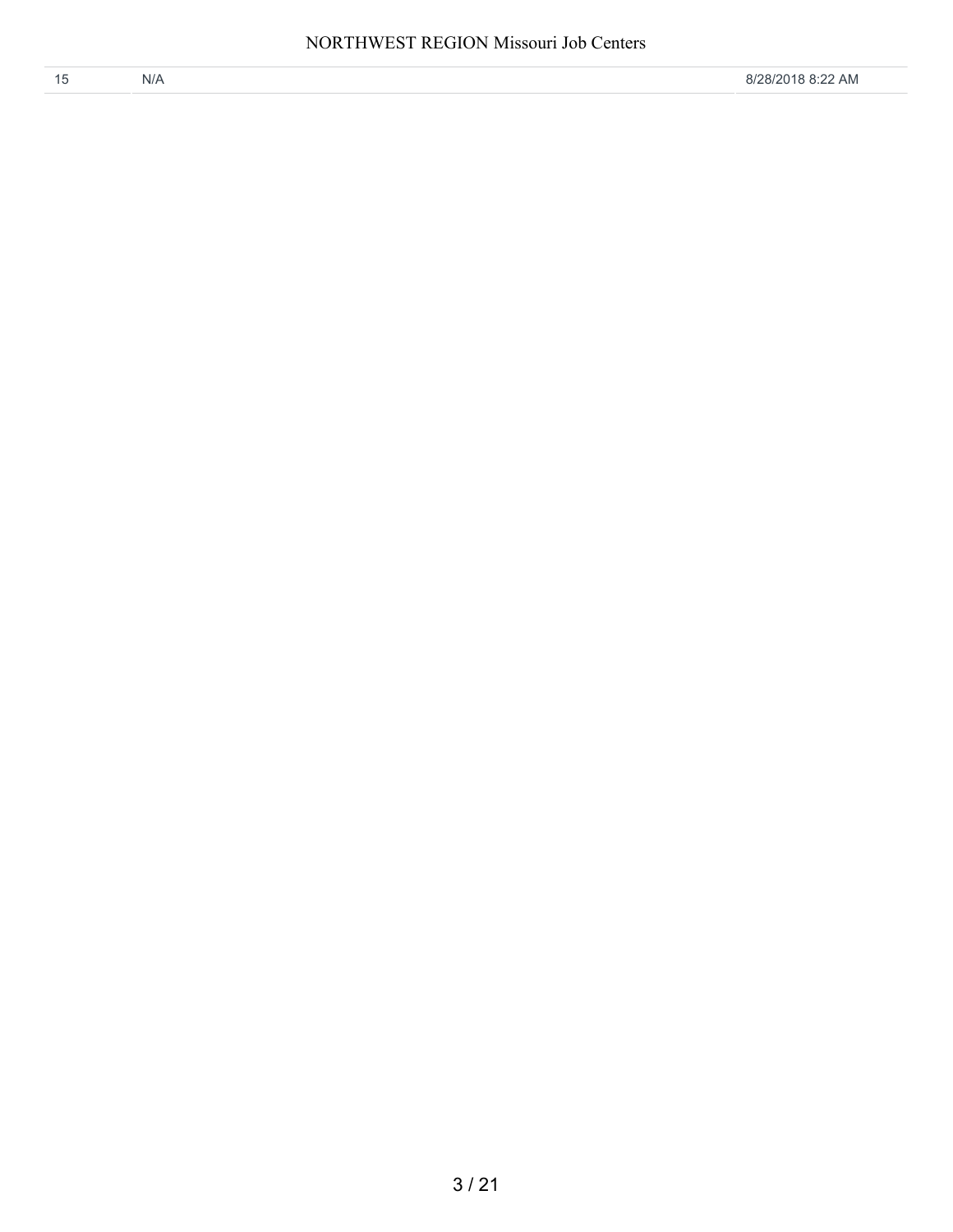# Q3 Please tell us why you answered as you did in question #2. If applicable, please let us know what we can do to improve our service(s).

Answered: 38 Skipped: 56

| #  | <b>RESPONSES</b>                                                                                                                                                                                                                                                  | <b>DATE</b>        |
|----|-------------------------------------------------------------------------------------------------------------------------------------------------------------------------------------------------------------------------------------------------------------------|--------------------|
| 1  | Rita volunteered to come to our facility and gave us some additional tips on how to start utilizing a<br>work credit program. She helped welcome candidates and answered any questions they had while<br>filling out applications.                                | 10/23/2018 8:18 AM |
| 2  | Away there to help                                                                                                                                                                                                                                                | 10/10/2018 9:48 AM |
| 3  | See if works. (KM)                                                                                                                                                                                                                                                | 10/10/2018 7:59 AM |
| 4  | DeAn Witt, Karen Bryant and Brian Trappe have met with two of us twice and have gone over and<br>above to answer all our questions and to give us all the information we are looking for. They have<br>never seemed bothered by our questions or hurried with us. | 9/25/2018 4:07 PM  |
| 5  | Scheduled a meeting to discuss the recruiting piece of the database and walked away with<br>information regarding, wotc, ojt, veteran identification and a lot of other information                                                                               | 9/25/2018 4:01 PM  |
| 6  | I like the way tables were spread out so conversations could be focused on potential applicants.                                                                                                                                                                  | 9/21/2018 9:42 AM  |
| 7  | Event was organized-Job center staff is friendly-successful fair.                                                                                                                                                                                                 | 9/21/2018 9:35 AM  |
| 8  | Laura followed-up with me a few weeks after her initial information about the job fair. Glad she did<br>because the info had became buried.                                                                                                                       | 9/21/2018 9:30 AM  |
| 9  | Laura is very helpful & accomodating.                                                                                                                                                                                                                             | 9/21/2018 9:21 AM  |
| 10 | Laura answered all my questions                                                                                                                                                                                                                                   | 9/21/2018 9:18 AM  |
| 11 | Laura helped to set us up at the job fair & explained the employment services offered to<br>employers.                                                                                                                                                            | 9/21/2018 9:15 AM  |
| 12 | Laura called me to inform me of all services you offer! It just so happened we had lots of openings<br>just in time for the career fair.                                                                                                                          | 9/21/2018 9:08 AM  |
| 13 | personal conversation                                                                                                                                                                                                                                             | 9/21/2018 9:04 AM  |
| 14 | Have a great working relationship with the center.                                                                                                                                                                                                                | 9/21/2018 9:01 AM  |
| 15 | Laura is always helpful to our business and great person to work with.                                                                                                                                                                                            | 9/21/2018 8:57 AM  |
| 16 | Nice turn out for the job fair.                                                                                                                                                                                                                                   | 9/21/2018 8:48 AM  |
| 17 | Laura was very helpful.                                                                                                                                                                                                                                           | 9/17/2018 10:18 AM |
| 18 | Staff is courteous. Provided candidates for interviewing. Informed me of all they offer.                                                                                                                                                                          | 9/14/2018 9:16 AM  |
| 19 | N/A-KKM                                                                                                                                                                                                                                                           | 8/28/2018 8:25 AM  |
| 20 | N/A                                                                                                                                                                                                                                                               | 8/28/2018 8:22 AM  |
| 21 | N/A                                                                                                                                                                                                                                                               | 8/27/2018 10:09 AM |
| 22 | N/A-KKM                                                                                                                                                                                                                                                           | 8/10/2018 2:45 PM  |
| 23 | N/A-KKM                                                                                                                                                                                                                                                           | 7/27/2018 10:17 AM |
| 24 | NA-KKM                                                                                                                                                                                                                                                            | 7/25/2018 12:18 PM |
| 25 | NA-KKM                                                                                                                                                                                                                                                            | 7/25/2018 12:16 PM |
| 26 | NA-KKM                                                                                                                                                                                                                                                            | 7/25/2018 12:12 PM |
| 27 | I do not feel advertisement for career fair was adequate enough.                                                                                                                                                                                                  | 7/25/2018 10:35 AM |
| 28 | I am glad you offered and Career Fair!                                                                                                                                                                                                                            | 7/25/2018 9:29 AM  |
| 29 | N/A-KKM                                                                                                                                                                                                                                                           | 7/16/2018 2:02 PM  |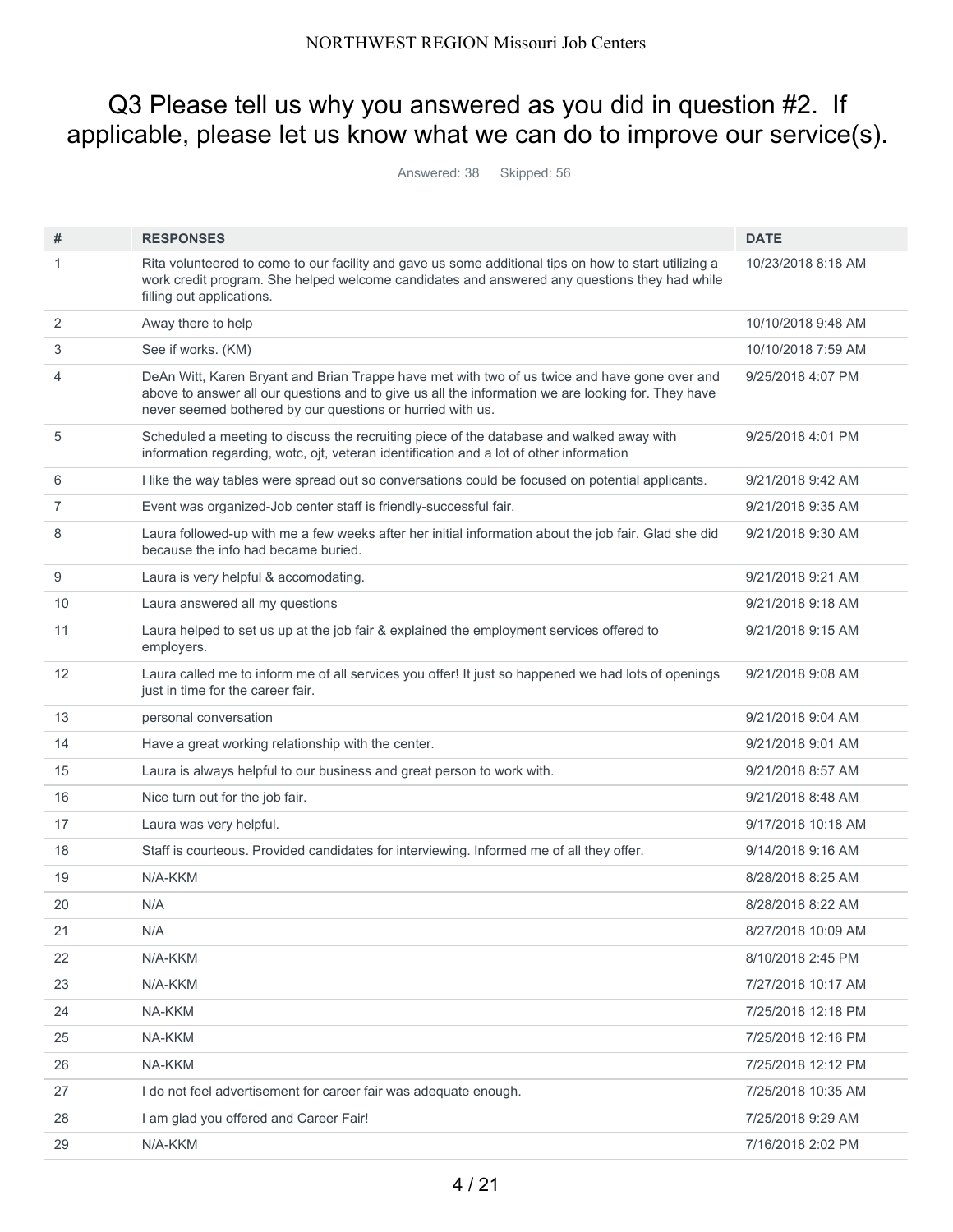| 30 | N/A-KKM                                                                                                                                                                                                                                                                                                                                                                            | 7/12/2018 8:02 AM  |
|----|------------------------------------------------------------------------------------------------------------------------------------------------------------------------------------------------------------------------------------------------------------------------------------------------------------------------------------------------------------------------------------|--------------------|
| 31 | N/A-KKM                                                                                                                                                                                                                                                                                                                                                                            | 7/11/2018 1:02 PM  |
| 32 | Everybody was extremely helpful and welcoming.                                                                                                                                                                                                                                                                                                                                     | 6/26/2018 3:04 PM  |
| 33 | N/A                                                                                                                                                                                                                                                                                                                                                                                | 6/26/2018 3:01 PM  |
| 34 | N/A                                                                                                                                                                                                                                                                                                                                                                                | 6/26/2018 2:57 PM  |
| 35 | n a                                                                                                                                                                                                                                                                                                                                                                                | 6/20/2018 11:09 AM |
| 36 | NA.                                                                                                                                                                                                                                                                                                                                                                                | 6/15/2018 9:38 AM  |
| 37 | Great service - very helpful (Administrator's note - company was assisted by the Chillicothe<br>location)                                                                                                                                                                                                                                                                          | 5/11/2018 2:57 PM  |
| 38 | The only issue with OJT is that I have to send candidates to the career center to apply for it before<br>can offer them the job. They tend to think they won't get the job if they don't qualify and it can be<br>a negative experience. I wish there was a way for them to apply for OJT during the interview<br>process on my site instead of having to go to the career center. | 2/15/2018 10:16 AM |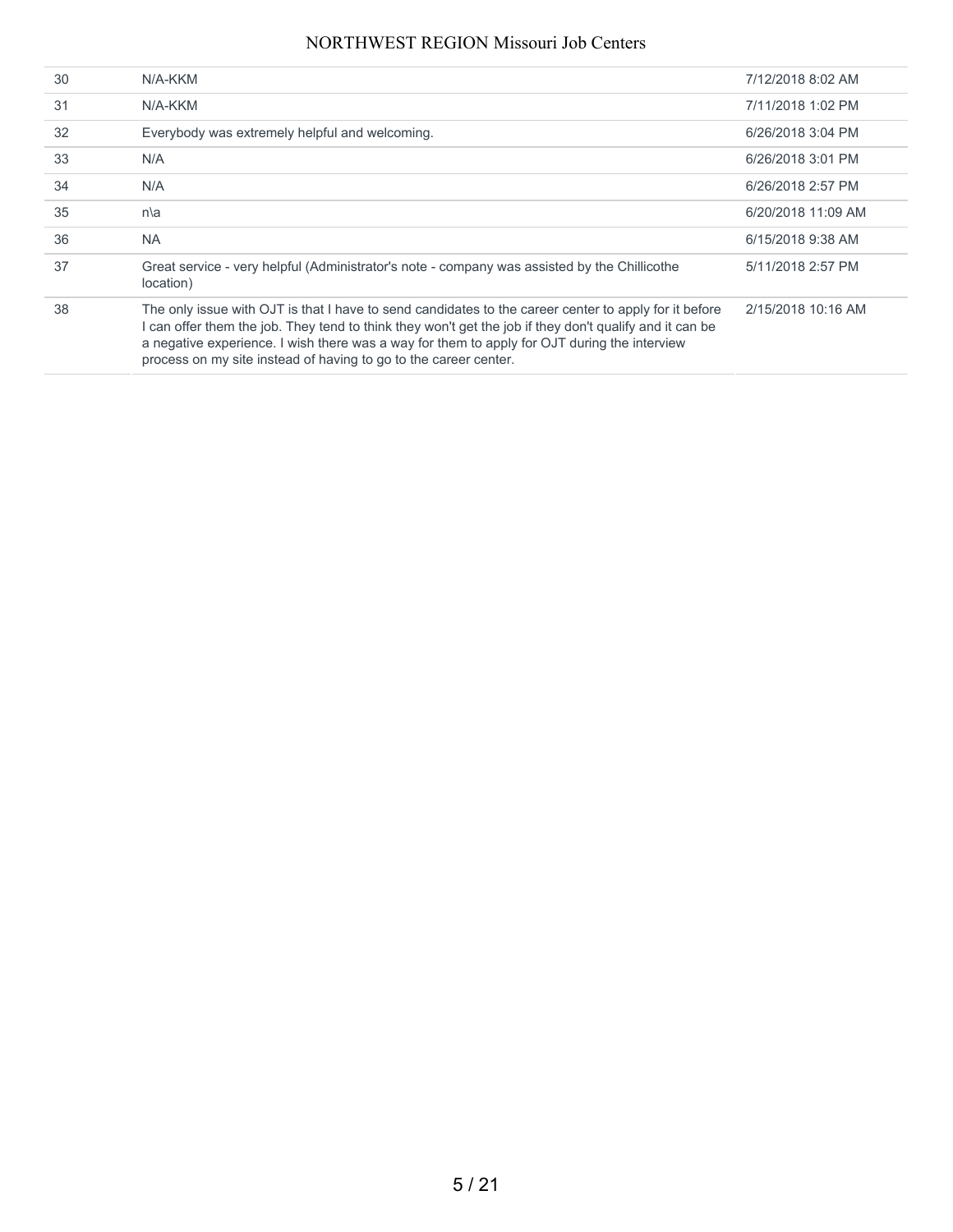# Q4 Which benefit(s) did you experience in the service(s) you received?



| <b>ANSWER CHOICES</b>          | <b>RESPONSES</b> |                |
|--------------------------------|------------------|----------------|
| Convenience                    | 74.47%           | 70             |
| <b>Cost Savings</b>            | 47.87%           | 45             |
| <b>Time Savings</b>            | 41.49%           | 39             |
| <b>Uncertain</b>               | 4.26%            | $\overline{4}$ |
| No Benefit                     | 3.19%            | 3              |
| Other Benefit (please specify) | 25.53%           | 24             |
| <b>Total Respondents: 94</b>   |                  |                |

| # | <b>OTHER BENEFIT (PLEASE SPECIFY)</b>                                                                                                                        | <b>DATE</b>        |
|---|--------------------------------------------------------------------------------------------------------------------------------------------------------------|--------------------|
|   | One on one instructions on using the website and even offering to let us try the site out while there<br>to make sure we are comfortable navigating thru it. | 9/25/2018 4:07 PM  |
|   | Company presence in the county                                                                                                                               | 9/25/2018 4:01 PM  |
| 3 | Career fair to fill positions                                                                                                                                | 9/21/2018 9:08 AM  |
| 4 | Employer looking to staff                                                                                                                                    | 9/21/2018 8:48 AM  |
| 5 | Assistance in Screening                                                                                                                                      | 8/27/2018 10:09 AM |
| 6 | Working on job placements and job opportunities                                                                                                              | 7/25/2018 12:16 PM |
|   | Access to client base                                                                                                                                        | 7/25/2018 12:12 PM |
| 8 | Job Fair                                                                                                                                                     | 7/25/2018 11:17 AM |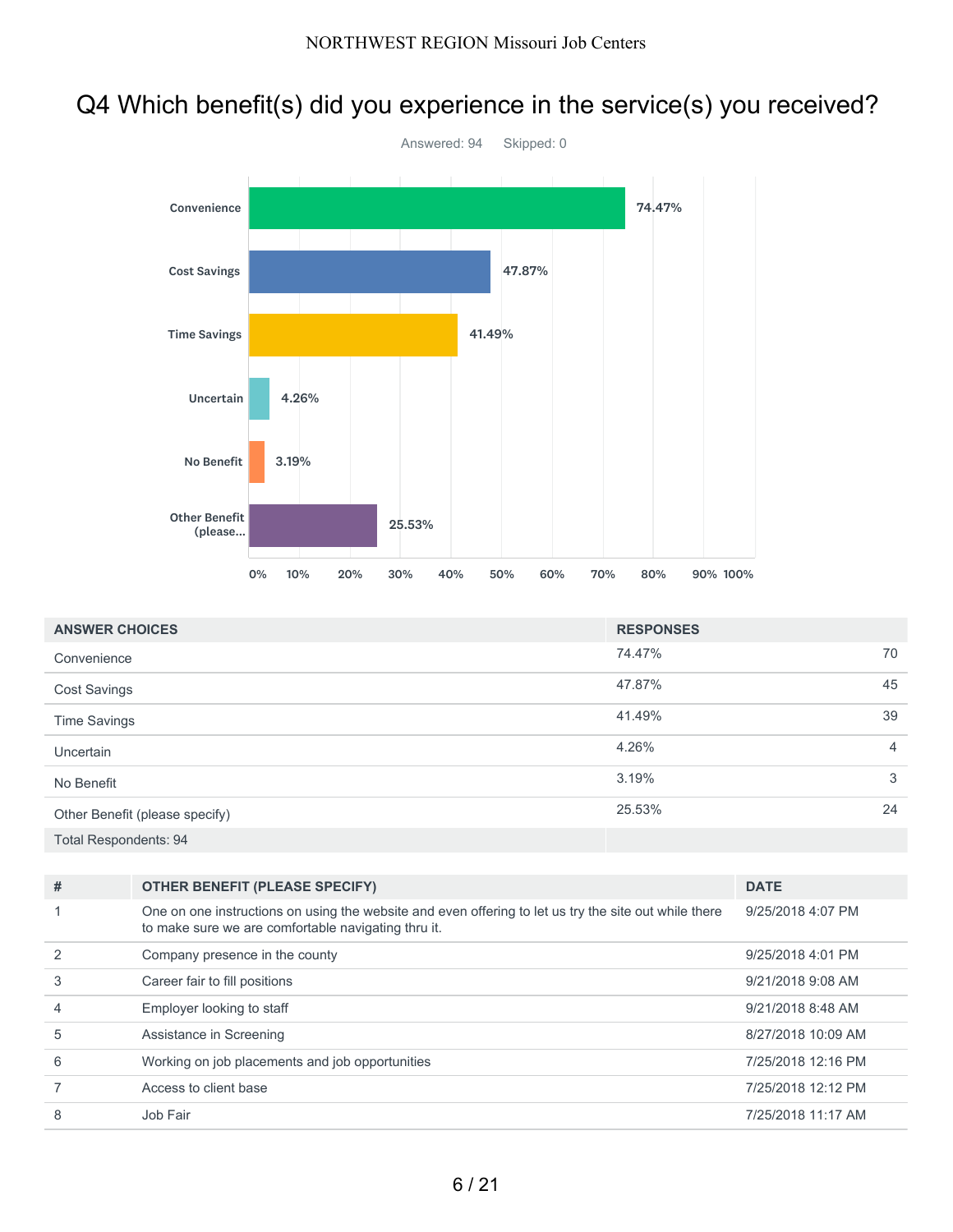| 9  | Mrs. Witt, Thank you for providing the opportunity to be at this career fair. I look forward to working<br>with you again. Thank you, Samuel DeLeon | 7/25/2018 11:08 AM |
|----|-----------------------------------------------------------------------------------------------------------------------------------------------------|--------------------|
| 10 | Several good candidates stopped by.                                                                                                                 | 7/25/2018 10:44 AM |
| 11 | Thanks for all your hard work! - Keri                                                                                                               | 7/25/2018 10:38 AM |
| 12 | New applicants.                                                                                                                                     | 7/25/2018 10:35 AM |
| 13 | Networking                                                                                                                                          | 7/25/2018 10:26 AM |
| 14 | Networking with various industries. Speaking with potential students.                                                                               | 7/25/2018 9:58 AM  |
| 15 | Thank ya!                                                                                                                                           | 7/25/2018 9:43 AM  |
| 16 | Additional opportunity to get the word out to people in transition.                                                                                 | 7/25/2018 9:33 AM  |
| 17 | <b>Potential Candidates</b>                                                                                                                         | 7/25/2018 9:29 AM  |
| 18 | Retention of employees                                                                                                                              | 6/15/2018 9:38 AM  |
| 19 | Great Help & Service                                                                                                                                | 3/27/2018 2:24 PM  |
| 20 | Very Beneficial                                                                                                                                     | 2/16/2018 2:56 PM  |
| 21 | <b>Community Collaboration</b>                                                                                                                      | 2/15/2018 3:56 PM  |
| 22 | Support for Work Ready Community                                                                                                                    | 2/15/2018 11:44 AM |
| 23 | Friendliness of service in St. Joseph office and willingness to go that extra mile                                                                  | 2/15/2018 10:02 AM |
| 24 | Responsiveness                                                                                                                                      | 2/15/2018 9:46 AM  |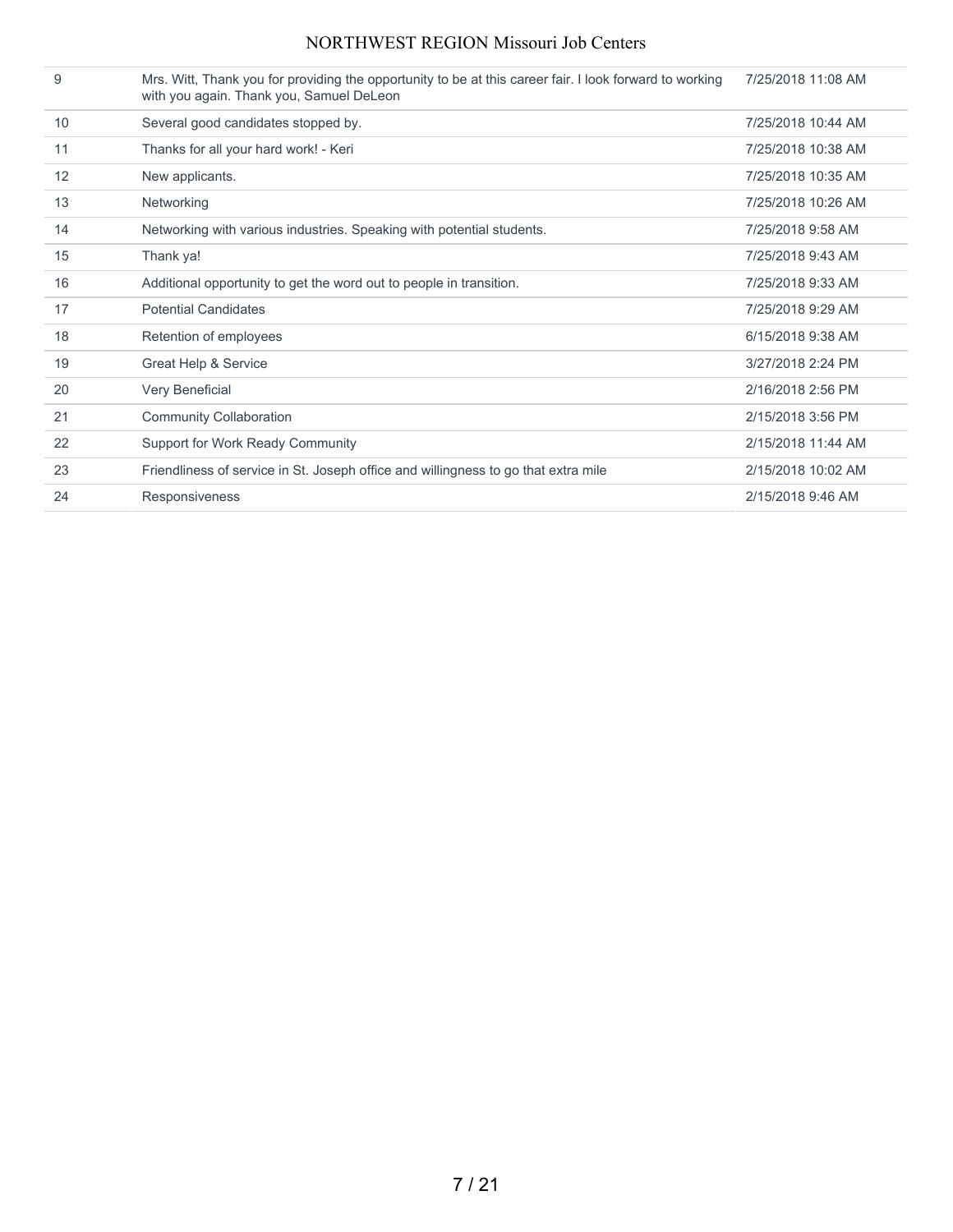# Q5 Did you learn of additional services available to you?



| <b>ANSWER CHOICES</b> | <b>RESPONSES</b> |    |
|-----------------------|------------------|----|
| Yes                   | 84.04%           | 79 |
| <b>No</b>             | 15.96%           | 15 |
| <b>TOTAL</b>          |                  | 94 |

| #  | PLEASE LIST ANY SERVICE(S) YOU WOULD LIKE TO DISCUSS FURTHER            | <b>DATE</b>        |
|----|-------------------------------------------------------------------------|--------------------|
|    | OJT credit program -unsure of the official name                         | 10/23/2018 8:18 AM |
| 2  | <b>OJT</b>                                                              | 10/1/2018 11:59 AM |
| 3  | none at this time.                                                      | 9/25/2018 4:01 PM  |
| 4  | Wage assistance through MO Job Center                                   | 9/21/2018 9:42 AM  |
| 5  | Not this time but I have been made aware.                               | 9/21/2018 9:35 AM  |
| 6  | On-the-job training wage share                                          | 9/21/2018 9:30 AM  |
| 7  | training reimbursement                                                  | 9/21/2018 9:24 AM  |
| 8  | employer services                                                       | 9/21/2018 9:15 AM  |
| 9  | cost savings & reimburment of training costs                            | 9/21/2018 9:04 AM  |
| 10 | Cost savings                                                            | 9/17/2018 10:18 AM |
| 11 | Very knowledgeable                                                      | 8/28/2018 8:22 AM  |
| 12 | <b>OJT</b>                                                              | 8/27/2018 10:09 AM |
| 13 | <b>Excellent Service</b>                                                | 8/15/2018 7:32 AM  |
| 14 | On-the-Job Training                                                     | 8/10/2018 2:45 PM  |
| 15 | Direct Hire Options for Veterans                                        | 7/25/2018 11:08 AM |
| 16 | <b>Veteran Services</b>                                                 | 7/25/2018 10:44 AM |
| 17 | TANF, specific recruitment event for our company in August - September. | 7/25/2018 9:51 AM  |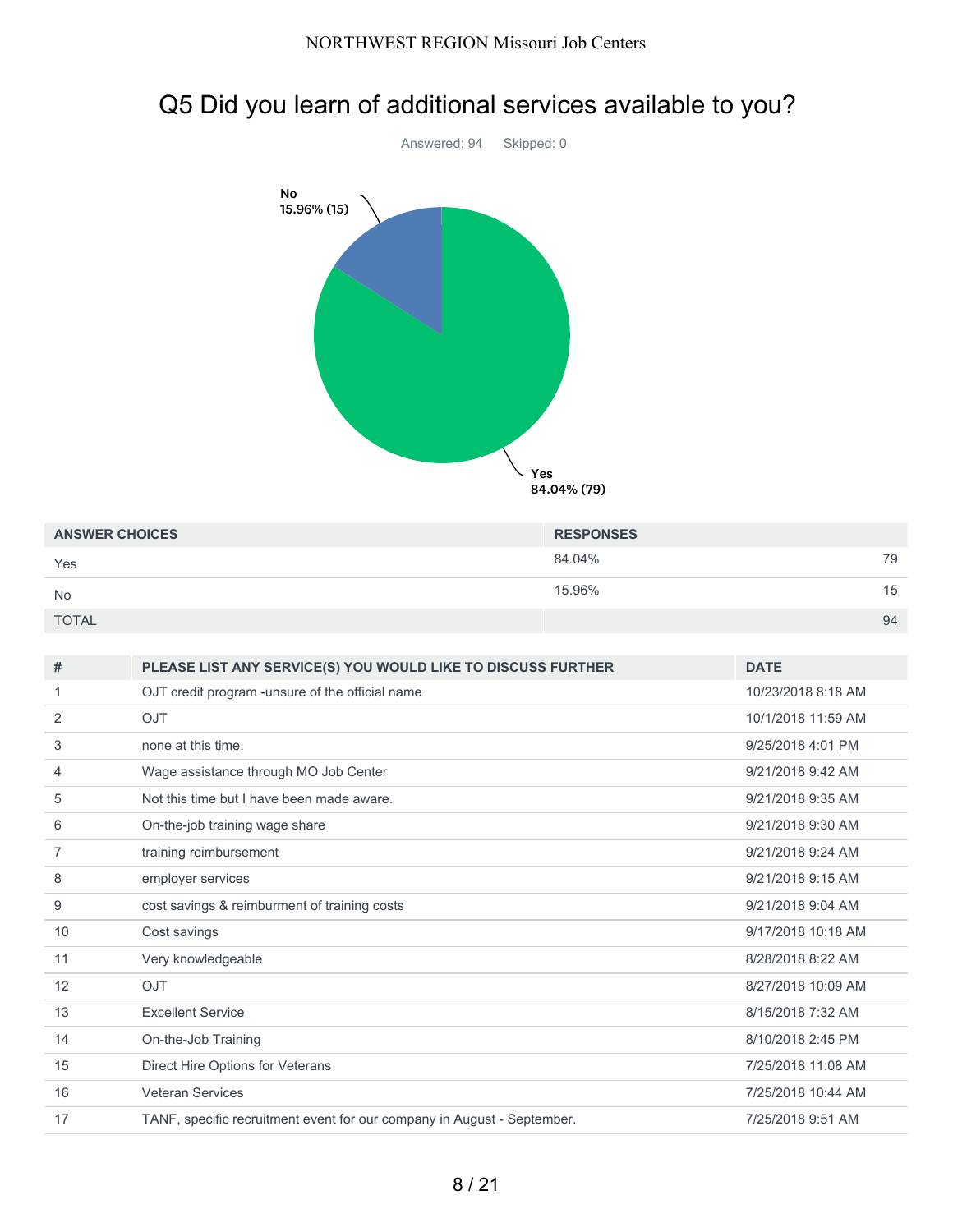| 18 | Job postings and OJT program. The staff were very helpful and we were able to utilize the OJT<br>program. Wonderful program and great staff! | 2/16/2018 2:56 PM  |
|----|----------------------------------------------------------------------------------------------------------------------------------------------|--------------------|
| 19 | Job postings and opportunities for new graduates seeking employment                                                                          | 2/15/2018 11:44 AM |
| 20 | <b>Yes Education</b>                                                                                                                         | 2/15/2018 11:15 AM |
|    | Work Keys value                                                                                                                              | 2/15/2018 9:46 AM  |
|    |                                                                                                                                              |                    |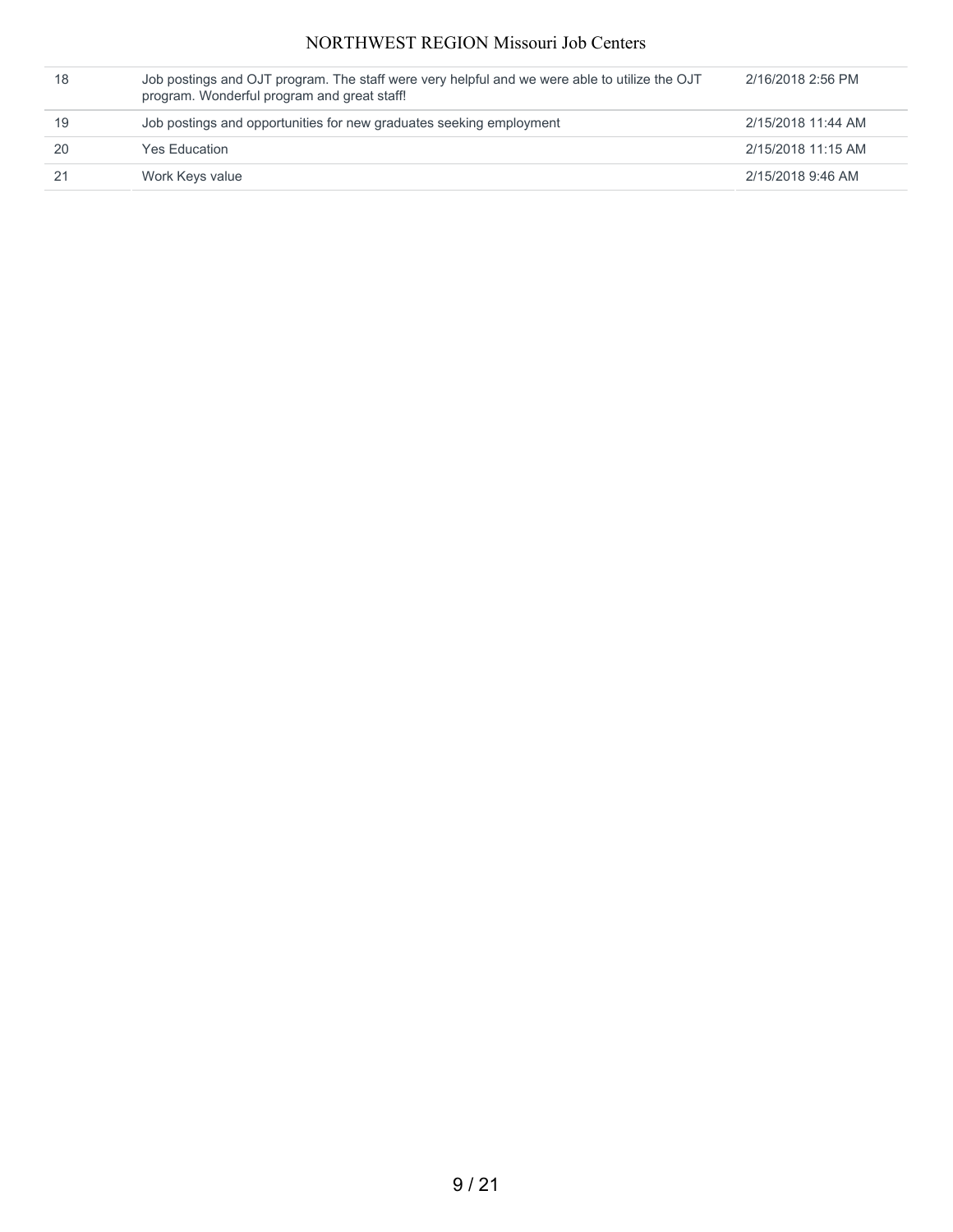# Q6 How likely are you to use Missouri Job Center services in the future? (Use 1 as Least-Likely and 10 as Most-Likely)

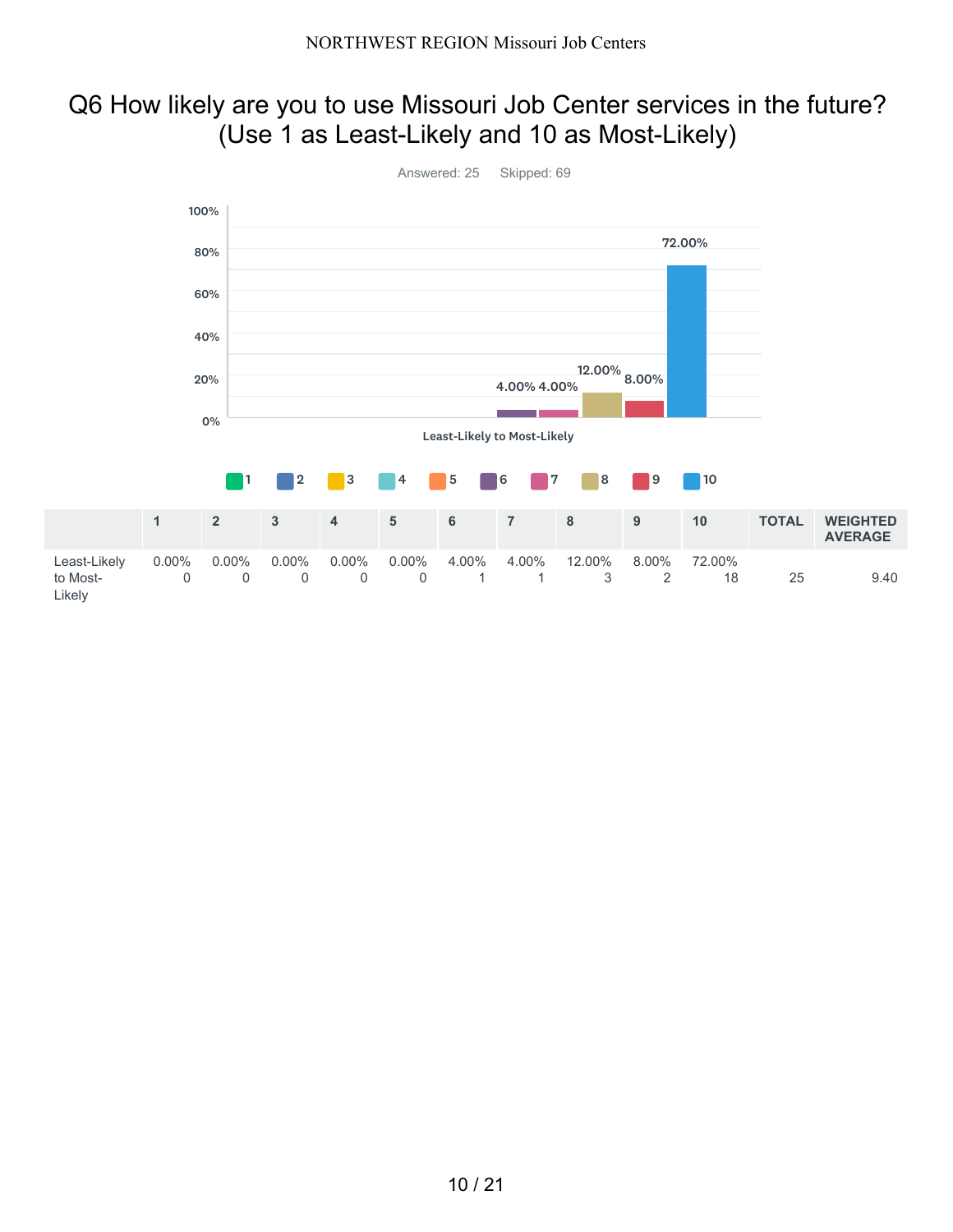# Q7 How likely are you to recommend Missouri Job Center services to another business?(Use 1 as Least-Likely and 10 as Most-Likely)

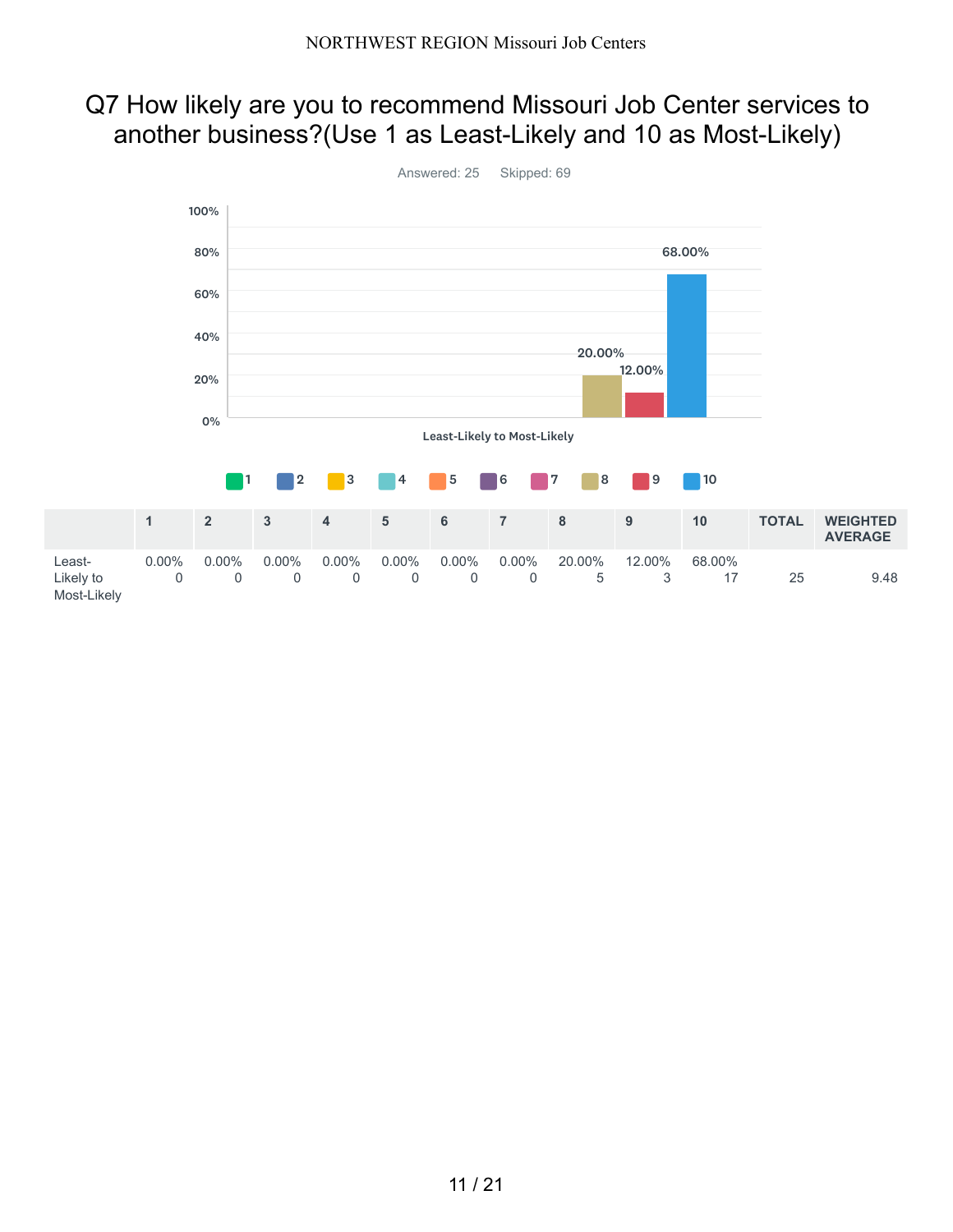# Q8 Do you have a current service need? If so, we will be glad to help. Please provide your preferred contact information and a Business Services Representative will follow-up with you! Otherwise, your contact information helps us to understand your needs better!

Answered: 61 Skipped: 33

| <b>ANSWER CHOICES</b>  |                                                               | <b>RESPONSES</b>   |    |
|------------------------|---------------------------------------------------------------|--------------------|----|
| Your Name & Job Title: |                                                               | 95.08%             | 58 |
| Your Company's Name:   |                                                               | 95.08%             | 58 |
|                        | Company's Street Address:                                     | 90.16%             | 55 |
|                        | Company's City, State & Zip Code:                             | 77.05%             | 47 |
| Your Phone Number:     |                                                               | 91.80%             | 56 |
| Your E-Mail Address:   |                                                               | 83.61%             | 51 |
|                        | Current Service Need? Please Answer "No" Or, State Your Need: | 73.77%             | 45 |
| #                      | YOUR NAME & JOB TITLE:                                        | <b>DATE</b>        |    |
| 1                      | Kyle Nelson District Route Manager                            | 10/10/2018 7:59 AM |    |
| 2                      | EJ Moore III                                                  | 10/1/2018 11:59 AM |    |
| 3                      | Sherry Sensenich/Account Manager                              | 9/25/2018 4:07 PM  |    |
| 4                      | Deb Timmons                                                   | 9/25/2018 4:01 PM  |    |
| 5                      | John Cozad, Operations Manager                                | 9/21/2018 9:42 AM  |    |
| 6                      | Adrea Dougherty, Dir of HR                                    | 9/21/2018 9:39 AM  |    |
| $\overline{7}$         | Lisa Reece                                                    | 9/21/2018 9:37 AM  |    |
| 8                      | Jeni Dillman, HR Specialist                                   | 9/21/2018 9:35 AM  |    |
| 9                      | Cassie White HR Coordinator                                   | 9/21/2018 9:30 AM  |    |
| 10                     | Becky Hampton Assistant Administrator                         | 9/21/2018 9:26 AM  |    |
| 11                     | Amanda Baker-HR Coordinator                                   | 9/21/2018 9:24 AM  |    |
| 12                     | <b>Whitney Shanks</b>                                         | 9/21/2018 9:21 AM  |    |
| 13                     | <b>Sharon Haynes Receptions</b>                               | 9/21/2018 9:18 AM  |    |
| 14                     | Linda Hanson                                                  | 9/21/2018 9:15 AM  |    |
| 15                     | Jean Rainez Traffic Manager                                   | 9/21/2018 9:10 AM  |    |
| 16                     | Liz Broadus-HR Manager                                        | 9/21/2018 9:08 AM  |    |
| 17                     | Sgt Dan Sweiger                                               | 9/21/2018 9:04 AM  |    |
| 18                     | Carrie Adams Hr Coor                                          | 9/21/2018 9:01 AM  |    |
| 19                     | Karla Holcomb/Office Manager                                  | 9/21/2018 8:57 AM  |    |
| 20                     | Lauren Bromley Human Resource Generalist                      | 9/21/2018 8:48 AM  |    |
| 21                     | Recruiter                                                     | 9/17/2018 10:18 AM |    |
| 22                     | Jeni Dillman, HR Specialist                                   | 9/14/2018 9:16 AM  |    |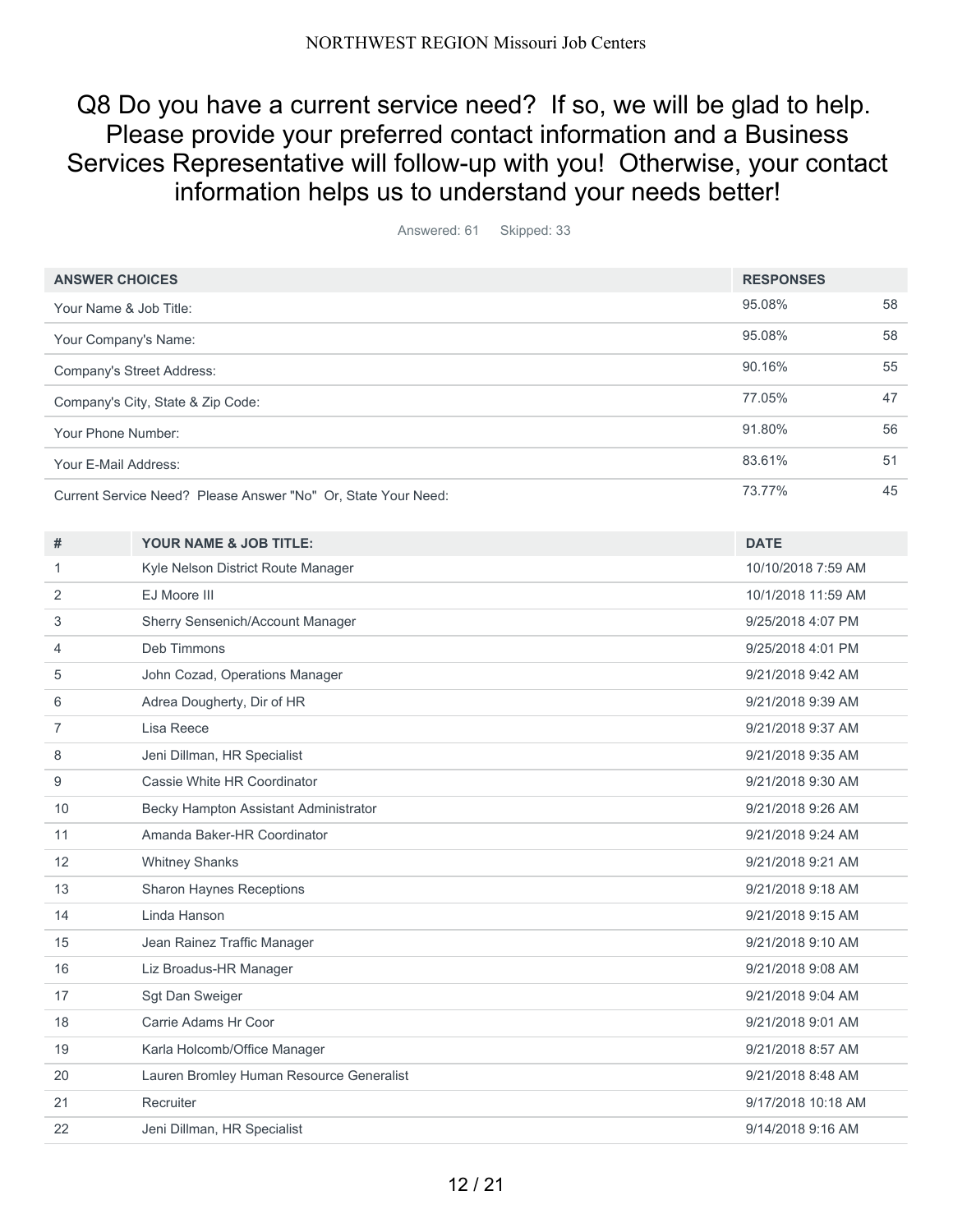| 23 | <b>HR</b>                                                                        | 8/28/2018 8:25 AM  |
|----|----------------------------------------------------------------------------------|--------------------|
| 24 | Marvin Seim                                                                      | 8/28/2018 8:22 AM  |
| 25 | Stephen Balogh, Owner                                                            | 8/27/2018 10:09 AM |
| 26 | <b>Whitney Shanks</b>                                                            | 8/15/2018 7:32 AM  |
| 27 | Resly Yuichy-HR Rep                                                              | 8/10/2018 2:45 PM  |
| 28 | Jennifer Blythe                                                                  | 7/27/2018 10:17 AM |
| 29 | Hunter Woods, Owner                                                              | 7/25/2018 12:18 PM |
| 30 | Ashley Churchill, Employment Specialist                                          | 7/25/2018 12:16 PM |
| 31 | Leilani Dill. Recruiter                                                          | 7/25/2018 12:12 PM |
| 32 | Anita VonBurg / Business Operations Specialist                                   | 7/25/2018 11:17 AM |
| 33 | SFC Samuel DeLeon / Station Commander                                            | 7/25/2018 11:08 AM |
| 34 | Brian Anderson / Plant Manager                                                   | 7/25/2018 10:44 AM |
| 35 | <b>Keri Dennis</b>                                                               | 7/25/2018 10:38 AM |
| 36 | <b>Crystal Kinen</b>                                                             | 7/25/2018 10:35 AM |
| 37 | Sheila Imgarten, Dietary Manager; Vileta Griffin, Laundry Housekeeing Supervisor | 7/25/2018 10:30 AM |
| 38 | Raynea Jamvold / Manpower                                                        | 7/25/2018 10:26 AM |
| 39 | Larry Denney / Recruiter                                                         | 7/25/2018 10:01 AM |
| 40 | Carlos Gonzalez / Recruiter                                                      | 7/25/2018 9:56 AM  |
| 41 | Kristen Thomure - Sr. HR Mgr.                                                    | 7/25/2018 9:51 AM  |
| 42 | Carolyn Sollars, Branch Manager                                                  | 7/16/2018 2:02 PM  |
| 43 | Rick Grauel / Safety Manager                                                     | 7/12/2018 1:57 PM  |
| 44 | Curtis Rogers, President. Rock Financial                                         | 7/12/2018 8:02 AM  |
| 45 | Ashley Sears, Branch Manager                                                     | 7/11/2018 1:02 PM  |
| 46 | Brennan Boland-Account Manager                                                   | 6/26/2018 3:04 PM  |
| 47 | Donald Buckley-Recruiter                                                         | 6/26/2018 3:01 PM  |
| 48 | Charlotte Nash-Inventory Supervisor                                              | 6/26/2018 2:57 PM  |
| 49 | Meesha Robinson- Branch Recruiter                                                | 6/20/2018 11:09 AM |
| 50 | Carolyn J. Sanders                                                               | 6/15/2018 9:38 AM  |
| 51 | Kathy Shuster                                                                    | 2/20/2018 10:25 AM |
| 52 | Jerry / Owner                                                                    | 2/16/2018 2:56 PM  |
| 53 | Gary Clapp PhD                                                                   | 2/15/2018 11:44 AM |
| 54 | Marsha Albus                                                                     | 2/15/2018 10:25 AM |
| 55 | Production, Warehouse, Supervisor (2nd shift), CSR 2nd Shift                     | 2/15/2018 10:16 AM |
| 56 | TOM RINDERKNECHT owner                                                           | 2/15/2018 10:02 AM |
| 57 | Kathy Shuster                                                                    | 2/10/2018 9:30 AM  |
| 58 | Andrea Englert                                                                   | 1/5/2018 11:24 AM  |
| #  | YOUR COMPANY'S NAME:                                                             | <b>DATE</b>        |
| 1  | <b>RD Eagle Transports</b>                                                       | 10/10/2018 7:59 AM |
| 2  | <b>MK Materials</b>                                                              | 10/1/2018 11:59 AM |
| 3  | SMX/Staff Management                                                             | 9/25/2018 4:07 PM  |
| 4  | Walsworth Company                                                                | 9/25/2018 4:01 PM  |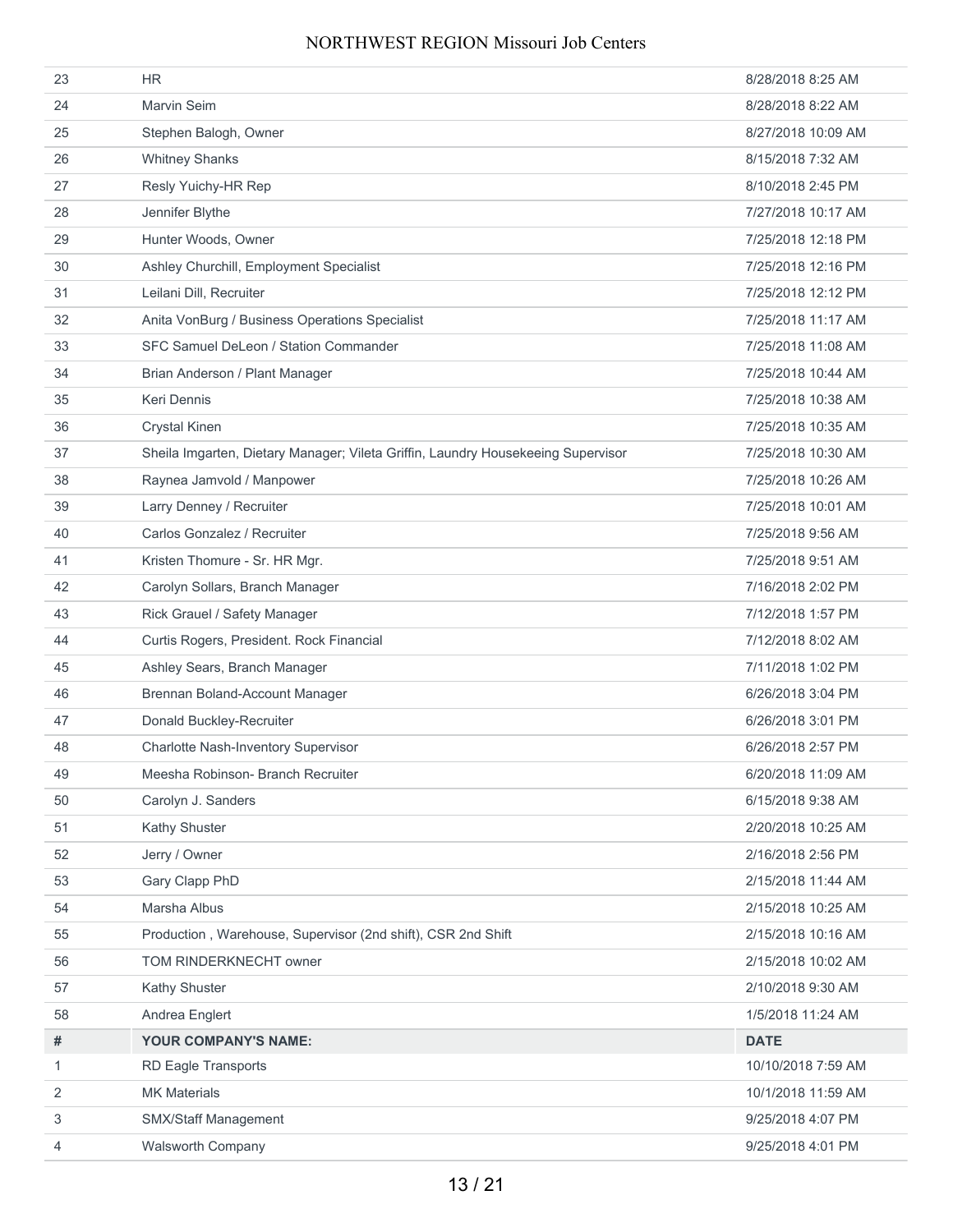| 5              | Midland Steel Company               | 9/21/2018 9:42 AM  |
|----------------|-------------------------------------|--------------------|
| 6              | Lifeline Foods                      | 9/21/2018 9:39 AM  |
| $\overline{7}$ | Tyson                               | 9/21/2018 9:37 AM  |
| 8              | St Joe Frontier Casino              | 9/21/2018 9:35 AM  |
| 9              | Omnium                              | 9/21/2018 9:30 AM  |
| 10             | Living Community of St. Joseph      | 9/21/2018 9:26 AM  |
| 11             | <b>Nestle Purina</b>                | 9/21/2018 9:24 AM  |
| 12             | Daily's Premium Meats               | 9/21/2018 9:21 AM  |
| 13             | <b>MERIL</b>                        | 9/21/2018 9:18 AM  |
| 14             | Sams Club 4928                      | 9/21/2018 9:15 AM  |
| 15             | Altec                               | 9/21/2018 9:12 AM  |
| 16             | <b>Bluescope Buildings</b>          | 9/21/2018 9:10 AM  |
| 17             | Lowe's                              | 9/21/2018 9:08 AM  |
| 18             | St. Joseph Police Department        | 9/21/2018 9:04 AM  |
| 19             | Hillyard                            | 9/21/2018 9:01 AM  |
| 20             | <b>Ring Container</b>               | 9/21/2018 8:57 AM  |
| 21             | <b>Easter Seals Midwest</b>         | 9/21/2018 8:48 AM  |
| 22             | The Results Company                 | 9/17/2018 10:18 AM |
| 23             | St. Jo Frontier Casino              | 9/14/2018 9:16 AM  |
| 24             | Insteel                             | 8/28/2018 8:25 AM  |
| 25             | Klein Motors Inc.                   | 8/28/2018 8:22 AM  |
| 26             | <b>Contractors Plumbing Service</b> | 8/27/2018 10:09 AM |
| 27             | Daily's Premium Meats               | 8/15/2018 7:32 AM  |
| 28             | QSI                                 | 8/10/2018 2:45 PM  |
| 29             | JCI Inc.                            | 7/27/2018 10:17 AM |
| 30             | Woods Powerwashing                  | 7/25/2018 12:18 PM |
| 31             | <b>Diversity Placement Services</b> | 7/25/2018 12:16 PM |
| 32             | Alorica                             | 7/25/2018 12:12 PM |
| 33             | <b>Preferred Family Healthcare</b>  | 7/25/2018 11:17 AM |
| 34             | U.S. Army / Army Reserves           | 7/25/2018 11:08 AM |
| 35             | <b>Cloverleaf Cold Storage</b>      | 7/25/2018 10:44 AM |
| 36             | <b>Flexible Staffing</b>            | 7/25/2018 10:38 AM |
| 37             | <b>Eastview Manor</b>               | 7/25/2018 10:35 AM |
| 38             | Sunnyview Nursing Home & Apts.      | 7/25/2018 10:30 AM |
| 39             | MO Dept. of Corrections             | 7/25/2018 10:01 AM |
| 40             | Triumph Foods                       | 7/25/2018 9:56 AM  |
| 41             | Kraft Heinz Company                 | 7/25/2018 9:51 AM  |
| 42             | <b>IMKO Staffing</b>                | 7/16/2018 2:02 PM  |
| 43             | Norris Quarries                     | 7/12/2018 1:57 PM  |
| 44             | Insuring Success/Family Heritage    | 7/12/2018 8:02 AM  |
| 45             | Labor Max Staffing                  | 7/11/2018 1:02 PM  |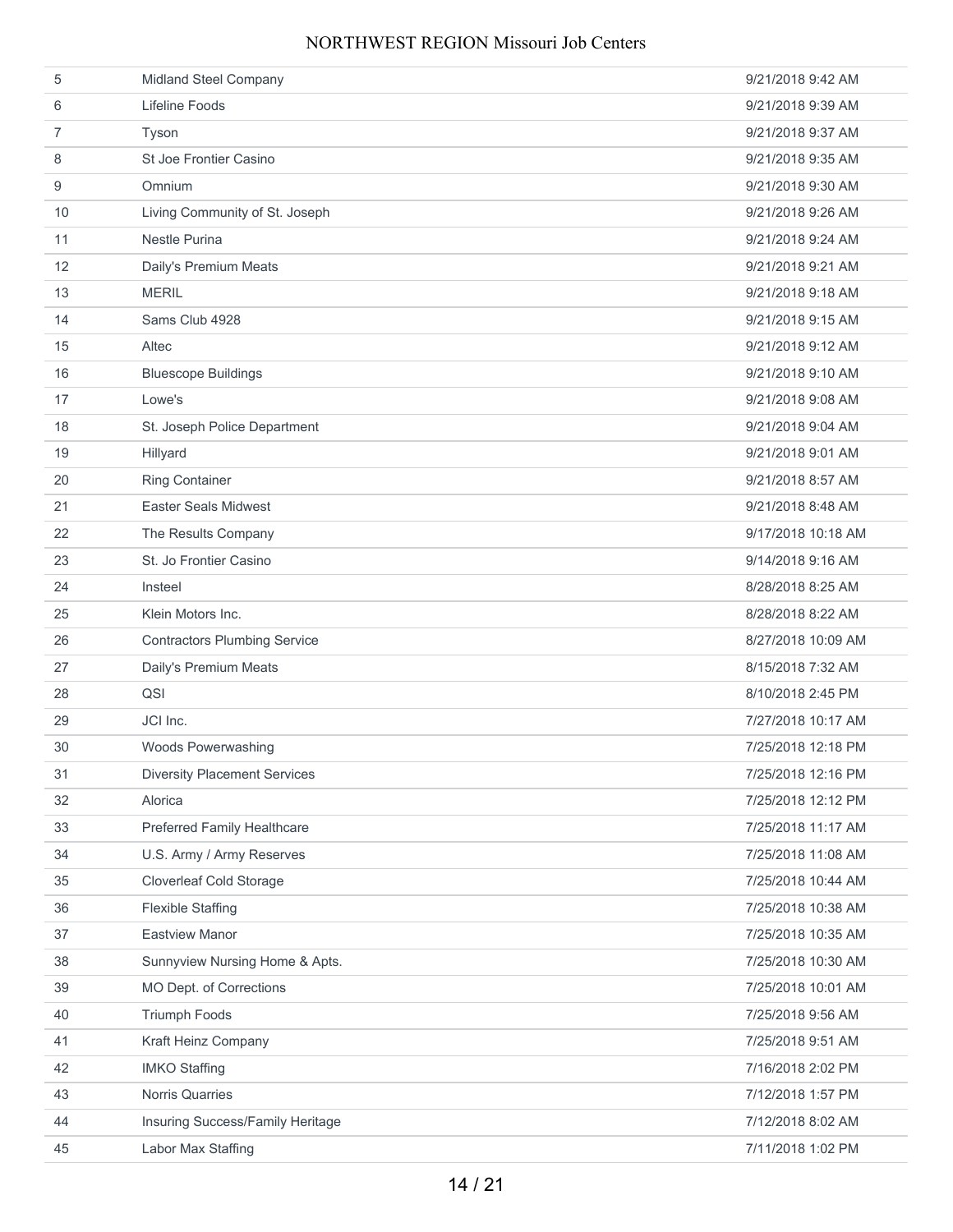| 46             | Aerotek                              | 6/26/2018 3:04 PM  |
|----------------|--------------------------------------|--------------------|
| 47             | Missouri Department of Corrections   | 6/26/2018 3:01 PM  |
| 48             | <b>WIS International</b>             | 6/26/2018 2:57 PM  |
| 49             | <b>Volt Workforce Solutions</b>      | 6/20/2018 11:09 AM |
| 50             | <b>Bluescope Buildings</b>           | 6/15/2018 9:38 AM  |
| 51             | <b>KARS Transport</b>                | 2/20/2018 10:25 AM |
| 52             | <b>NW Audio</b>                      | 2/16/2018 2:56 PM  |
| 53             | <b>MWSU</b>                          | 2/15/2018 11:44 AM |
| 54             | <b>Insteel Wire Products</b>         | 2/15/2018 10:25 AM |
| 55             | Nor-Am Cold Storage                  | 2/15/2018 10:16 AM |
| 56             | T & G Rehab and Mill-work            | 2/15/2018 10:02 AM |
| 57             | SouthSide Family Fun Center          | 2/10/2018 9:30 AM  |
| 58             | <b>Community Options</b>             | 1/5/2018 11:24 AM  |
| #              | <b>COMPANY'S STREET ADDRESS:</b>     | <b>DATE</b>        |
| 1              | 710 Inquest Drive Hiawatha, KS 66434 | 10/10/2018 7:59 AM |
| 2              | 803 S. Missouri Ave.                 | 9/25/2018 4:07 PM  |
| 3              | 306 N Kansas Ave                     | 9/25/2018 4:01 PM  |
| 4              | 202 Boeh Ln.                         | 9/21/2018 9:42 AM  |
| 5              | 2811 S. 11th Street                  | 9/21/2018 9:39 AM  |
| 6              | 777 Winner's Circle                  | 9/21/2018 9:35 AM  |
| $\overline{7}$ | 1417 SW Lower Lake Road              | 9/21/2018 9:30 AM  |
| 8              | 1202 Heartland Road                  | 9/21/2018 9:26 AM  |
| 9              | 4502 Packers Ave                     | 9/21/2018 9:24 AM  |
| 10             | 5501 Stockyards Expressway           | 9/21/2018 9:21 AM  |
| 11             | 4420 S 40th                          | 9/21/2018 9:18 AM  |
| 12             | 5201 N. Belt Hwy Ste A               | 9/21/2018 9:15 AM  |
| 13             | St. Joseph                           | 9/21/2018 9:12 AM  |
| 14             | 2250 SW Lower Lake                   | 9/21/2018 9:10 AM  |
| 15             | 3901 North Belt Hwy                  | 9/21/2018 9:08 AM  |
| 16             | 501 Faraon                           | 9/21/2018 9:04 AM  |
| 17             | 302 N 4th                            | 9/21/2018 9:01 AM  |
| 18             | 1 Ring Dr                            | 9/21/2018 8:57 AM  |
| 19             | 3126 Hirter Drive                    | 9/21/2018 8:48 AM  |
| 20             | 5804 Corporate Drive                 | 9/17/2018 10:18 AM |
| 21             | 777 Winner's Circle                  | 9/14/2018 9:16 AM  |
| 22             | 801 Atchison                         | 8/28/2018 8:25 AM  |
| 23             | 1209 South Belt Highway              | 8/28/2018 8:22 AM  |
| 24             | 2821 Blackwell Road                  | 8/27/2018 10:09 AM |
| 25             | 5501 Stockyards Expy                 | 8/15/2018 7:32 AM  |
| 26             | 6948 King Hill Ave.                  | 8/10/2018 2:45 PM  |
| 27             | 4722 Pear                            | 7/27/2018 10:17 AM |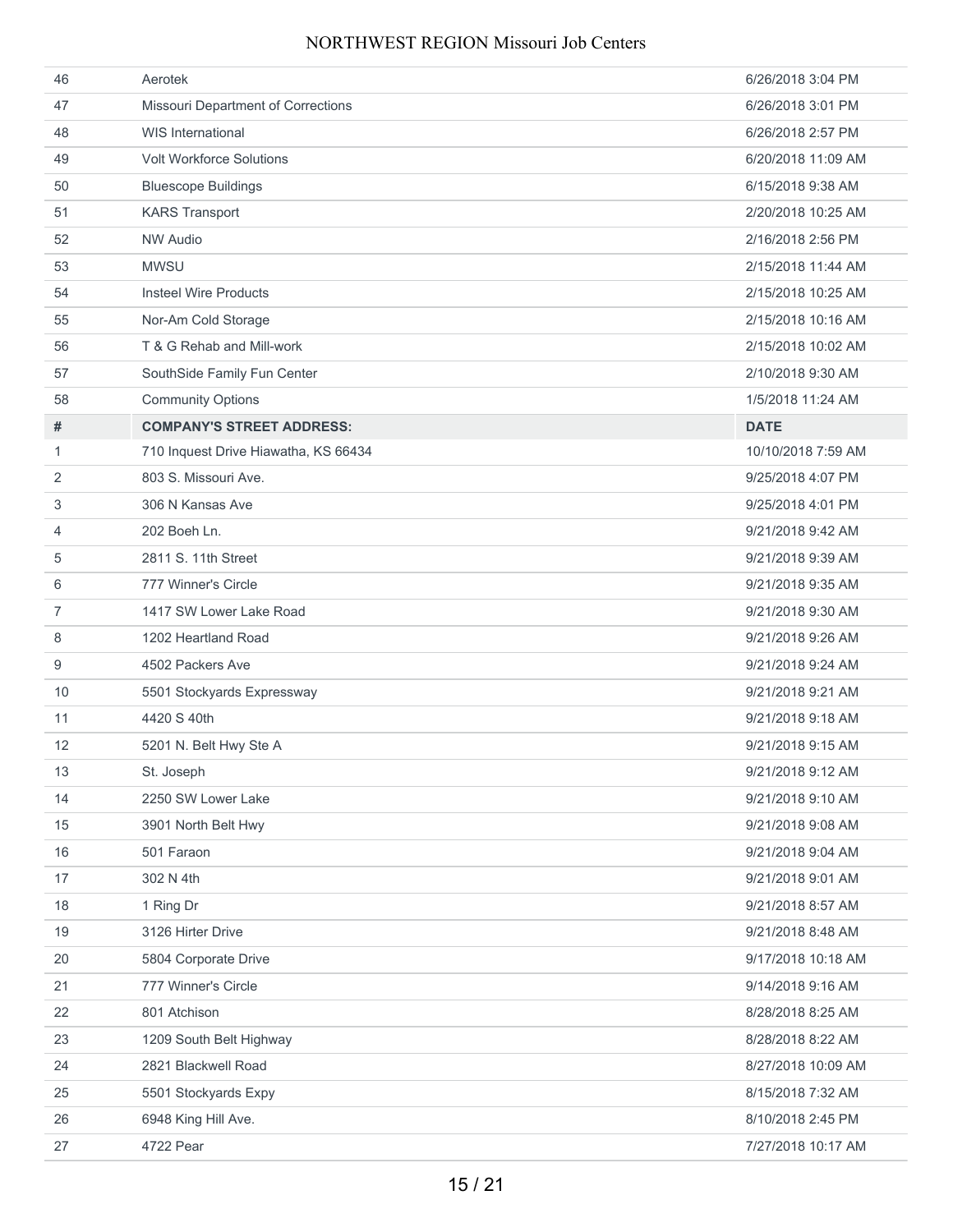| 28             | 2484 450th Road                              | 7/25/2018 12:18 PM |
|----------------|----------------------------------------------|--------------------|
| 29             | 2400 Frederick Avenue, Suite A               | 7/25/2018 12:16 PM |
| 30             | 4315 Pickett Road                            | 7/25/2018 12:12 PM |
| 31             | 1628 Oklahoma Avenue                         | 7/25/2018 11:17 AM |
| 32             | 410 S. Washington Street                     | 7/25/2018 11:08 AM |
| 33             | 500 Corporate Drive                          | 7/25/2018 10:44 AM |
| 34             | 402 S. Washington                            | 7/25/2018 10:38 AM |
| 35             | 1622 E. 28th Street                          | 7/25/2018 10:35 AM |
| 36             | 1311 E. 28th Street                          | 7/25/2018 10:30 AM |
| 37             | 5302 Stockyards Expwy.                       | 7/25/2018 9:56 AM  |
| 38             | 2405 MN. Industrial                          | 7/25/2018 9:51 AM  |
| 39             | 900 N. Belt Highway                          | 7/16/2018 2:02 PM  |
| 40             | 16613 Business Hwy 71                        | 7/12/2018 1:57 PM  |
| 41             | 2035 Southern Light Dr                       | 7/12/2018 8:02 AM  |
| 42             | 1105 South Belt Highway                      | 7/11/2018 1:02 PM  |
| 43             | 7900 College Blvd                            | 6/26/2018 3:04 PM  |
| 44             | 3401 Faraon Street                           | 6/26/2018 3:01 PM  |
| 45             | 2943 South 120th Street                      | 6/26/2018 2:57 PM  |
| 46             | 4 City Place Drive, Suite 490                | 6/20/2018 11:09 AM |
| 47             | 2250 Lower Lake Road                         | 6/15/2018 9:38 AM  |
| 48             | 6911 Memorial Hwy, St. Joseph, MO            | 2/20/2018 10:25 AM |
| 49             | 3914 Frederick Ave.                          | 2/16/2018 2:56 PM  |
| 50             | 4525 Downs Drive                             | 2/15/2018 11:44 AM |
| 51             | 810 Atchison Street                          | 2/15/2018 10:25 AM |
| 52             | 2700 Stockyards Exp.                         | 2/15/2018 10:16 AM |
| 53             | 923 S 10                                     | 2/15/2018 10:02 AM |
| 54             | 6938 King Hill Ave.                          | 2/10/2018 9:30 AM  |
| 55             | 801 B Washington St                          | 1/5/2018 11:24 AM  |
| #              | <b>COMPANY'S CITY, STATE &amp; ZIP CODE:</b> | <b>DATE</b>        |
| 1              | 816-510-1046                                 | 10/1/2018 11:59 AM |
| 2              | Marceline, Mo. 64658                         | 9/25/2018 4:07 PM  |
| 3              | Marceline                                    | 9/25/2018 4:01 PM  |
| 4              | Watena KS 66090                              | 9/21/2018 9:42 AM  |
| 5              | St. Joseph, MO 64503                         | 9/21/2018 9:39 AM  |
| 6              | St. Joseph, MO 64505                         | 9/21/2018 9:35 AM  |
| $\overline{7}$ | St. Joseph, MO 64504                         | 9/21/2018 9:30 AM  |
| 8              | St. Joseph MO 64506                          | 9/21/2018 9:26 AM  |
| 9              | St. Joseph, MO 64504                         | 9/21/2018 9:24 AM  |
| 10             | St. Joseph, MO 64504                         | 9/21/2018 9:21 AM  |
| 11             | St. Joseph, MO 64503                         | 9/21/2018 9:18 AM  |
| 12             | Saint Joseph, MO                             | 9/21/2018 9:15 AM  |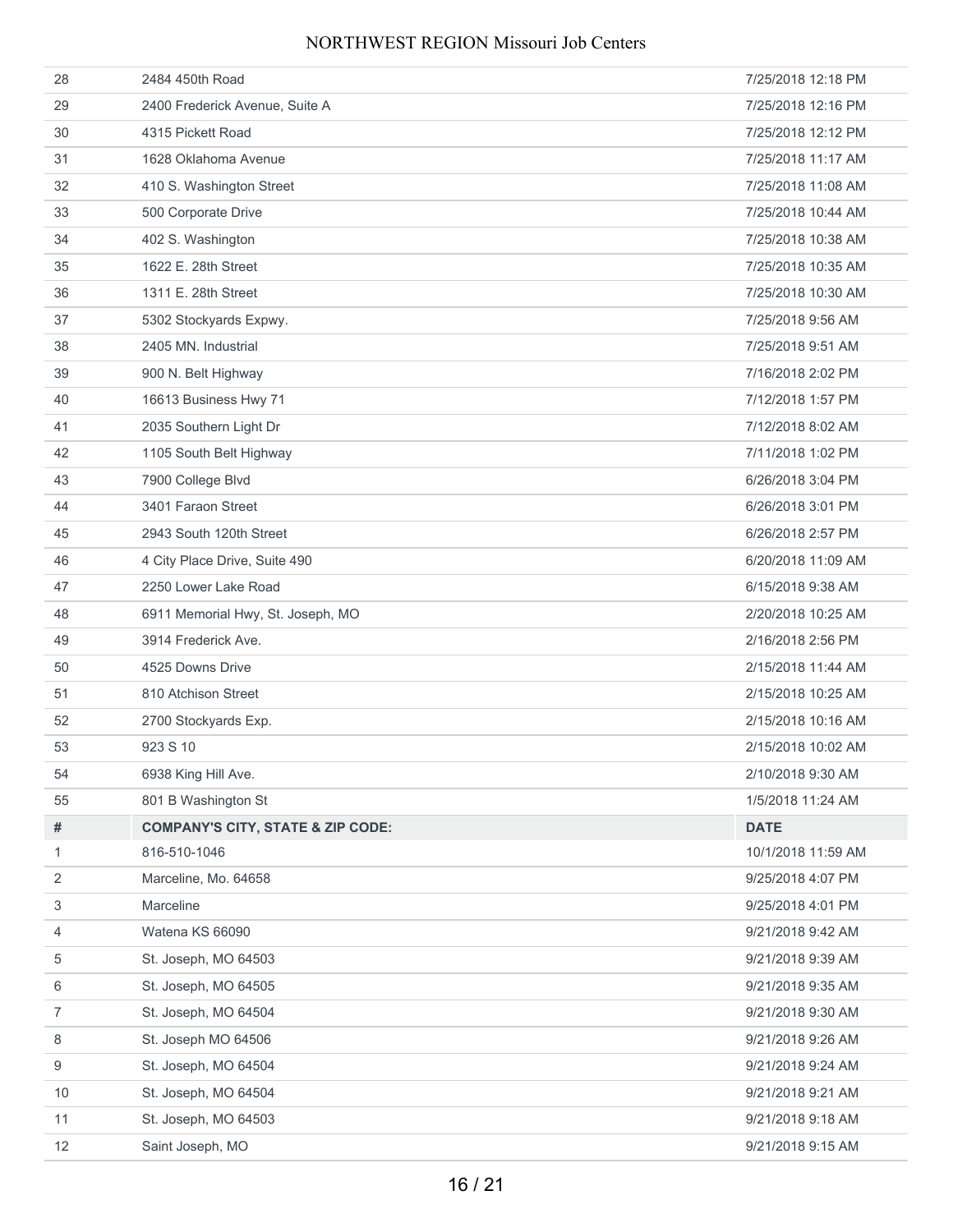| 13 | St. Joseph, MO 64504      | 9/21/2018 9:10 AM  |
|----|---------------------------|--------------------|
| 14 | St. Joseph, MO 64506      | 9/21/2018 9:08 AM  |
| 15 | St. Joseph, MO 64501      | 9/21/2018 9:04 AM  |
| 16 | St Joe                    | 9/21/2018 9:01 AM  |
| 17 | St. Joseph, MO            | 9/21/2018 8:57 AM  |
| 18 | St. Joseph, MO 64506      | 9/21/2018 8:48 AM  |
| 19 | St. Joseph, MO 64507      | 9/17/2018 10:18 AM |
| 20 | St. Joseph, MO 64505      | 9/14/2018 9:16 AM  |
| 21 | St. Joseph, MO 64503      | 8/28/2018 8:25 AM  |
| 22 | St. Joseph 64507          | 8/28/2018 8:22 AM  |
| 23 | St. Joseph, MO 64506      | 8/27/2018 10:09 AM |
| 24 | St. Joseph Mo             | 8/15/2018 7:32 AM  |
| 25 | St. Joseph, MO 64504      | 8/10/2018 2:45 PM  |
| 26 | St. Joseph, MO            | 7/27/2018 10:17 AM |
| 27 | Gentry, MO 64453          | 7/25/2018 12:18 PM |
| 28 | St. Joseph, MO 64506      | 7/25/2018 12:16 PM |
| 29 | St. Joseph, MO 64503      | 7/25/2018 12:12 PM |
| 30 | Trenton, MO 64683         | 7/25/2018 11:17 AM |
| 31 | Chillicothe, MO 64601     | 7/25/2018 11:08 AM |
| 32 | Chillicothe, MO 64601     | 7/25/2018 10:44 AM |
| 33 | Chillicothe, MO 64601     | 7/25/2018 10:38 AM |
| 34 | Trenton, MO 64683         | 7/25/2018 10:35 AM |
| 35 | Trenton, MO 64683         | 7/25/2018 10:30 AM |
| 36 | Statewide - (Northwest)   | 7/25/2018 10:01 AM |
| 37 | St. Joseph, MO 64504      | 7/25/2018 9:56 AM  |
| 38 | Kirksville, MO 63501      | 7/25/2018 9:51 AM  |
| 39 | St. Joseph, MO 64506      | 7/16/2018 2:02 PM  |
| 40 | Savannah, MO 64485        | 7/12/2018 1:57 PM  |
| 41 | Lincoln, NE 68512         | 7/12/2018 8:02 AM  |
| 42 | St. Joseph 64507          | 7/11/2018 1:02 PM  |
| 43 | Overland Park, KS 66210   | 6/26/2018 3:04 PM  |
| 44 | St. Joseph 64501          | 6/26/2018 3:01 PM  |
| 45 | Omaha, NE 68144           | 6/26/2018 2:57 PM  |
| 46 | 63141                     | 6/20/2018 11:09 AM |
| 47 | St. Joseph, MO 64504      | 6/15/2018 9:38 AM  |
| #  | <b>YOUR PHONE NUMBER:</b> | <b>DATE</b>        |
| 1  | (785) 741-1557            | 10/10/2018 7:59 AM |
| 2  | 660-402-1562              | 9/25/2018 4:07 PM  |
| 3  | 166037635433332           | 9/25/2018 4:01 PM  |
| 4  | 785-989-4442 x-319        | 9/21/2018 9:42 AM  |
| 5  | 816-901-3102              | 9/21/2018 9:39 AM  |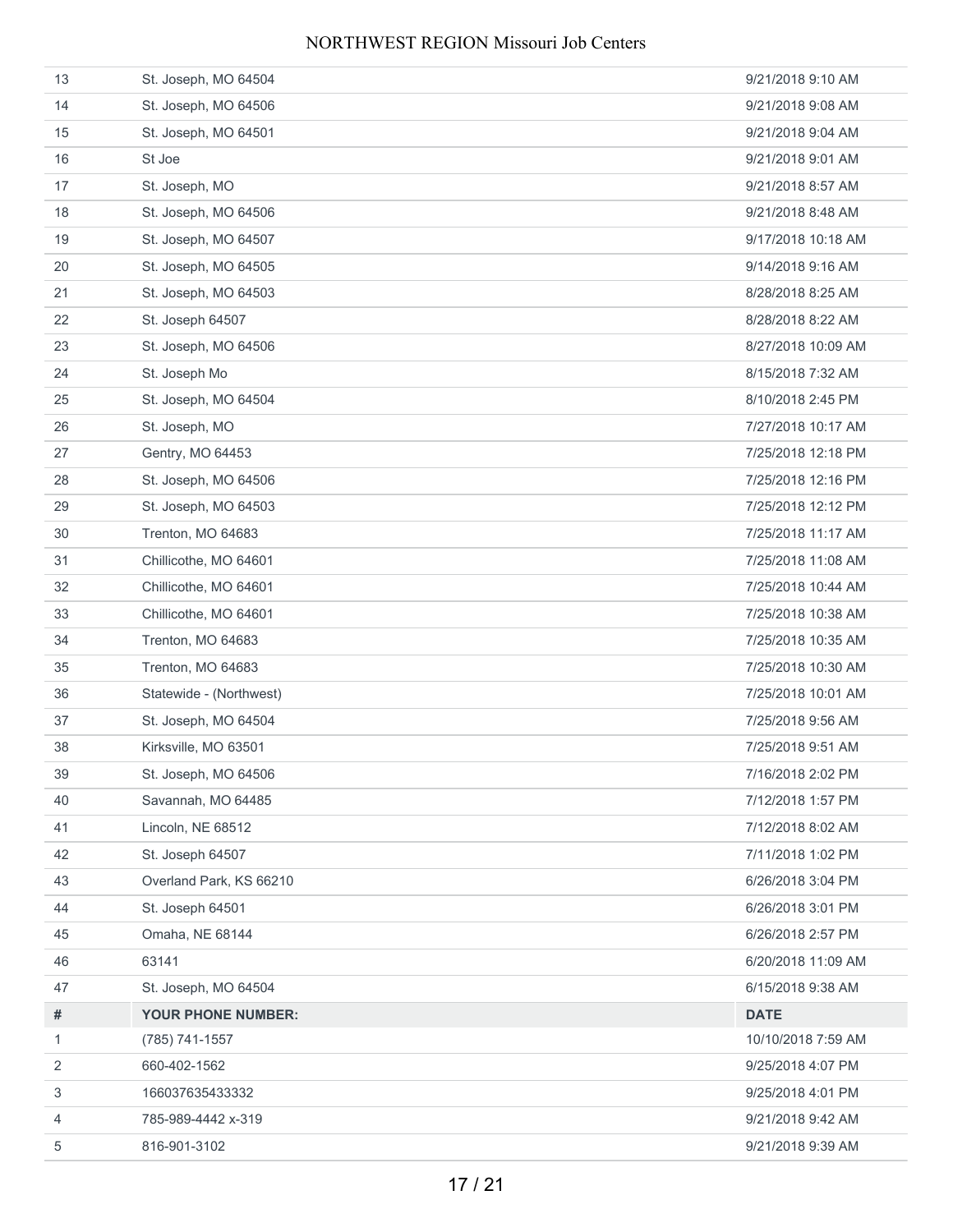| 6  | (816) 279-5514 Ext 315                  | 9/21/2018 9:35 AM  |
|----|-----------------------------------------|--------------------|
| 7  | 816-901-0718                            | 9/21/2018 9:30 AM  |
| 8  | 816-671-8500                            | 9/21/2018 9:26 AM  |
| 9  | 816-394-2014                            | 9/21/2018 9:24 AM  |
| 10 | 816-558-6627                            | 9/21/2018 9:21 AM  |
| 11 | $(816)$ 299-8558                        | 9/21/2018 9:18 AM  |
| 12 | (816) 279-2192                          | 9/21/2018 9:15 AM  |
| 13 | 816-238-7550 ext 250                    | 9/21/2018 9:10 AM  |
| 14 | 816-364-4880                            | 9/21/2018 9:08 AM  |
| 15 | 816-271-4780                            | 9/21/2018 9:04 AM  |
| 16 | 816-383-8204                            | 9/21/2018 9:01 AM  |
| 17 | 816-232-0983                            | 9/21/2018 8:57 AM  |
| 18 | 816-781-0177 x 7577                     | 9/21/2018 8:48 AM  |
| 19 | 816-676-1020 ext 82001                  | 9/17/2018 10:18 AM |
| 20 | (816) 279-5514 Ext 315                  | 9/14/2018 9:16 AM  |
| 21 | 816-233-1177                            | 8/28/2018 8:25 AM  |
| 22 | (816) 232-5739                          | 8/28/2018 8:22 AM  |
| 23 | (816) 617-1134                          | 8/27/2018 10:09 AM |
| 24 | 816-552-6650                            | 8/15/2018 7:32 AM  |
| 25 | wrk#816-273-5101/Cell # 816-646-6050    | 8/10/2018 2:45 PM  |
| 26 | 233-9501                                | 7/27/2018 10:17 AM |
| 27 | 660-254-7928                            | 7/25/2018 12:18 PM |
| 28 | 816-449-0726                            | 7/25/2018 12:16 PM |
| 29 | 816-671-2709                            | 7/25/2018 12:12 PM |
| 30 | 660-359-4600                            | 7/25/2018 11:17 AM |
| 31 | Office: 660-707-0597 Cell: 816-729-3044 | 7/25/2018 11:08 AM |
| 32 | 660-646-6939                            | 7/25/2018 10:44 AM |
| 33 | 660-646-4000                            | 7/25/2018 10:38 AM |
| 34 | 660-359-2251                            | 7/25/2018 10:35 AM |
| 35 | 660-359-5647                            | 7/25/2018 10:30 AM |
| 36 | 816-337-9158                            | 7/25/2018 10:26 AM |
| 37 | 660-646-8081                            | 7/25/2018 10:01 AM |
| 38 | (816) 396-2826                          | 7/25/2018 9:56 AM  |
| 39 | 660-988-0163                            | 7/25/2018 9:51 AM  |
| 40 | 816-233-4040                            | 7/16/2018 2:02 PM  |
| 41 | 816-324-0646                            | 7/12/2018 1:57 PM  |
| 42 | (402) 680-4978                          | 7/12/2018 8:02 AM  |
| 43 | 816-749-4562                            | 7/11/2018 1:02 PM  |
| 44 | 913-981-6675                            | 6/26/2018 3:04 PM  |
|    |                                         |                    |
| 45 | 816-752-7591                            | 6/26/2018 3:01 PM  |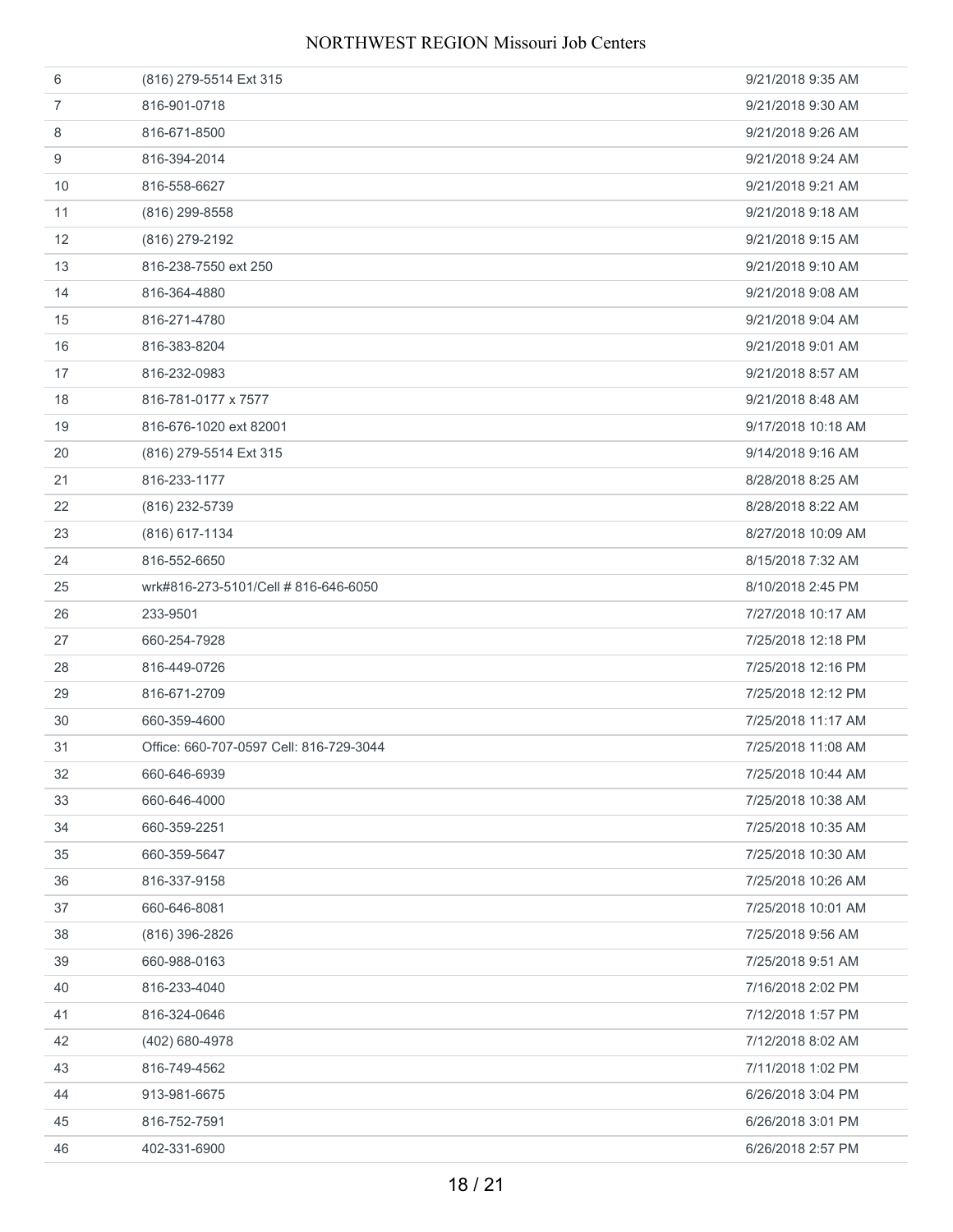| 47             | 314-469-8966                          | 6/20/2018 11:09 AM |
|----------------|---------------------------------------|--------------------|
| 48             | 816-901-1250                          | 6/15/2018 9:38 AM  |
| 49             | 816-273-4441                          | 2/20/2018 10:25 AM |
| 50             | 8162796100                            | 2/16/2018 2:56 PM  |
| 51             | 8162714470                            | 2/15/2018 11:44 AM |
| 52             | 816-233-1177, ext. 2302               | 2/15/2018 10:25 AM |
| 53             | 8167494361                            | 2/15/2018 10:16 AM |
| 54             | 8163510552                            | 2/15/2018 10:02 AM |
| 55             | 816 238-2300                          | 2/10/2018 9:30 AM  |
| 56             | 6606460109                            | 1/5/2018 11:24 AM  |
| #              | YOUR E-MAIL ADDRESS:                  | <b>DATE</b>        |
| 1              | kenelson2345@yahoo.com                | 10/10/2018 7:59 AM |
| 2              | ejmoore@mkminerals.com                | 10/1/2018 11:59 AM |
| 3              | ssensenich@staffmanagement.com        | 9/25/2018 4:07 PM  |
| 4              | debbie.timmons@walsworth.com          | 9/25/2018 4:01 PM  |
| 5              | jcozad@midlandsteelcomcom             | 9/21/2018 9:42 AM  |
| 6              | adougherty@lifeline-foods.com         | 9/21/2018 9:39 AM  |
| $\overline{7}$ | jdillman@affinitygaming.com           | 9/21/2018 9:35 AM  |
| 8              | cwhite@@landolakes.com                | 9/21/2018 9:30 AM  |
| 9              | becky.hampton@bhshealth.org           | 9/21/2018 9:26 AM  |
| 10             | amanda.baker@purina.nestle.com        | 9/21/2018 9:24 AM  |
| 11             | whitney_shanks@dailysmeats.com        | 9/21/2018 9:21 AM  |
| 12             | SharonH@meril.org                     | 9/21/2018 9:18 AM  |
| 13             | lvhanso.s04920.us@samsclub.com        | 9/21/2018 9:15 AM  |
| 14             | elizabeth.broadus@store.lowes.com     | 9/21/2018 9:08 AM  |
| 15             | dsweiger@stjoemo.org                  | 9/21/2018 9:04 AM  |
| 16             | cadams@hillyard.com                   | 9/21/2018 9:01 AM  |
| 17             | karla.holcomb@ringcontainer.com       | 9/21/2018 8:57 AM  |
| 18             | lauren.bromley@esmw.org               | 9/21/2018 8:48 AM  |
| 19             | Nathan.Harris@resultstel.com          | 9/17/2018 10:18 AM |
| 20             | jdillman@affinitygaming.com           | 9/14/2018 9:16 AM  |
| 21             | malbus@insteel.com                    | 8/28/2018 8:25 AM  |
| 22             | stevebotj@yahoo.com                   | 8/27/2018 10:09 AM |
| 23             | resly.rius@yahoo.com                  | 8/10/2018 2:45 PM  |
| 24             | jennif                                | 7/27/2018 10:17 AM |
| 25             | ashley@diversityplacementservices.com | 7/25/2018 12:16 PM |
| 26             | leilani.dill@alorica.com              | 7/25/2018 12:12 PM |
| 27             | avonburg@pfh.org                      | 7/25/2018 11:17 AM |
| 28             | samuel.deleon.mil@mail.mil            | 7/25/2018 11:08 AM |
| 29             | banderson@cloverleaf.com              | 7/25/2018 10:44 AM |
| 30             | kdennis@flexibleeducators.com         | 7/25/2018 10:38 AM |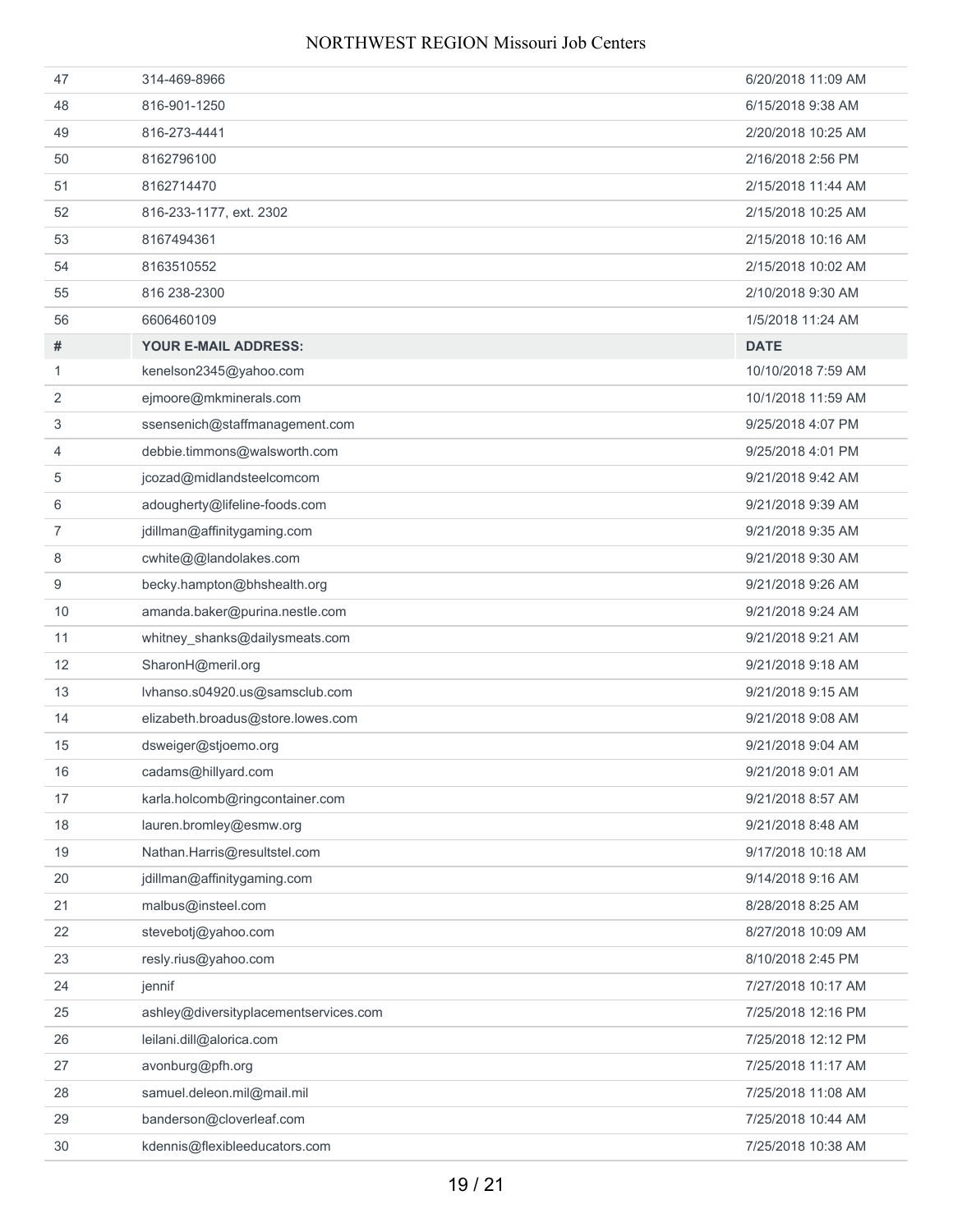| 31             | ckinen@eastviewmanor.com                                             | 7/25/2018 10:35 AM |
|----------------|----------------------------------------------------------------------|--------------------|
| 32             | raynea.jamvold@manpower.com                                          | 7/25/2018 10:26 AM |
| 33             | Larry.Denney@doc.mo.gov                                              | 7/25/2018 10:01 AM |
| 34             | cgonzalez@triumphfoods.com                                           | 7/25/2018 9:56 AM  |
| 35             | Kristen.Thomure@kraftfoods.com                                       | 7/25/2018 9:51 AM  |
| 36             | Carolyn@imko.com                                                     | 7/16/2018 2:02 PM  |
| 37             | rick.grauel@norrisquarries.com                                       | 7/12/2018 1:57 PM  |
| 38             | crogers@legacyservices.com                                           | 7/12/2018 8:02 AM  |
| 39             | stjoseph@labormaxstaffing.com                                        | 7/11/2018 1:02 PM  |
| 40             | bboland@aerotek                                                      | 6/26/2018 3:04 PM  |
| 41             | donald.buckley@doc.mo.gov                                            | 6/26/2018 3:01 PM  |
| 42             | cnash@wisintl.com                                                    | 6/26/2018 2:57 PM  |
| 43             | mrobinson@volt.com                                                   | 6/20/2018 11:09 AM |
| 44             | carolyn.sanders@bsbna.com                                            | 6/15/2018 9:38 AM  |
| 45             | Shusterkathy@gmail.com                                               | 2/20/2018 10:25 AM |
| 46             | at_gunpoint@yahoo.com                                                | 2/16/2018 2:56 PM  |
| 47             | gclapp@missouriwestern.edu                                           | 2/15/2018 11:44 AM |
| 48             | malbus@insteel.com                                                   | 2/15/2018 10:25 AM |
| 49             | aalbers@nor-am.com                                                   | 2/15/2018 10:16 AM |
| 50             | Shusterkathy@gmail.com                                               | 2/10/2018 9:30 AM  |
| 51             | jds@communityoptions-chilli.org                                      | 1/5/2018 11:24 AM  |
| #              | <b>CURRENT SERVICE NEED? PLEASE ANSWER "NO" OR, STATE YOUR NEED:</b> | <b>DATE</b>        |
| 1              | Need workers                                                         | 10/10/2018 7:59 AM |
|                |                                                                      |                    |
| 2              | <b>No</b>                                                            | 9/25/2018 4:07 PM  |
| 3              | none at this time                                                    | 9/25/2018 4:01 PM  |
| 4              | <b>No</b>                                                            | 9/21/2018 9:42 AM  |
| 5              | No                                                                   | 9/21/2018 9:35 AM  |
| 6              | No                                                                   | 9/21/2018 9:30 AM  |
| $\overline{7}$ | No                                                                   | 9/21/2018 9:24 AM  |
| 8              | No-Already in contact w/Laura                                        | 9/21/2018 9:21 AM  |
| 9              | No                                                                   | 9/21/2018 9:18 AM  |
| 10             | <b>No</b>                                                            | 9/21/2018 9:15 AM  |
| 11             | <b>No</b>                                                            | 9/21/2018 9:12 AM  |
| 12             | No                                                                   | 9/21/2018 9:08 AM  |
| 13             | No                                                                   | 9/21/2018 8:57 AM  |
| 14             | We need to fill 3 full time & 8 part time positions- Thank you!      | 9/21/2018 8:48 AM  |
| 15             | On spot interview/job fair                                           | 9/14/2018 9:16 AM  |
| 16             | N/A                                                                  | 8/28/2018 8:22 AM  |
| 17             | Looking for employee                                                 | 8/27/2018 10:09 AM |
| 18             | None                                                                 | 8/15/2018 7:32 AM  |
| 19             | Hiring a job coach                                                   | 7/25/2018 12:16 PM |